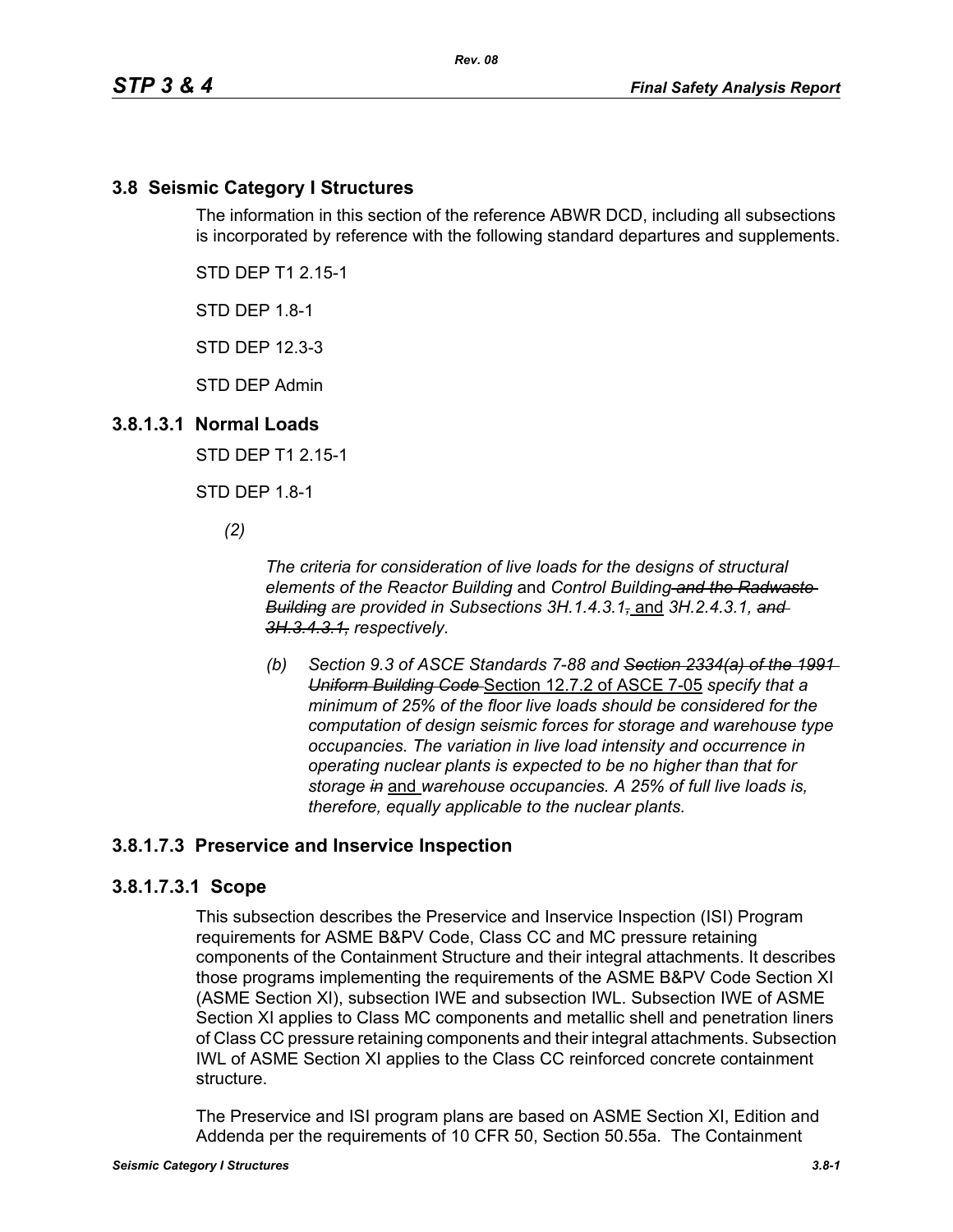Structure is designed to provide access for the examinations required by ASME Section XI, IWE-2500 and IWL-2500. The actual Edition of ASME Section XI to be used is specified based on the procurement date of the component per 10 CFR 50, Section 50.55a. The ASME Code requirements discussed in this section are provided for information and are based on the 2004 Edition of ASME Section XI, and the supplemental requirements provided in 10 CFR 50.55a for the 2004 Edition of the ASME Code.

## **3.8.1.7.3.2 Components Exempted From Examination**

During the detailed design phase, the goal is to minimize the number of inaccessible areas and thus reduce the number of ISI exclusion areas. Furthermore, remote tooling will be used in high radiation areas where feasible.

Portions of the Containment Structure that are excluded from Preservice and ISI examination requirements of ASME Section XI, Subsections IWE and IWL are as follows:

- (1) For Class MC components and metallic shell and penetration liners of Class CC components and their integral attachments:
	- a. Vessels, parts, and appurtenances outside the boundaries of the containment system as defined in the Design Specifications;
	- b. Embedded or inaccessible portions of containment vessels parts, and appurtenances that meet the requirements of the Edition and Addenda of ASME Section III used for construction;
	- c. Portions of containment vessels, parts and appurtenances that become embedded or inaccessible as a result of vessel repair/replacement activities if the prerequisites for exemption of inaccessible surface areas under ASME Section XI, IWE-1232(a) and (b) and IWE-5220 are satisfied;
	- d. Piping, pumps, and valves that are part of the containment system, or which penetrate or are attached to the containment vessel. These components are examined in accordance with the requirements of ASME Section XI, Subsection IWB or IWC, applicable to their classification as defined in the associated Design Specification.
- (2) For Class CC reinforced concrete, those portions of the concrete surface that are covered by the liner, foundation material, or backfill, or are otherwise obstructed by adjacent structures, components, parts, or appurtenances.

## **3.8.1.7.3.3 Accessibility for Examination**

For the entire life of the plant, the following portions of Class MC Containment vessels, parts and appurtenances, and Class CC metallic shell and penetration liners shall remain accessible for direct or remote visual examination in accordance with IWE-1230: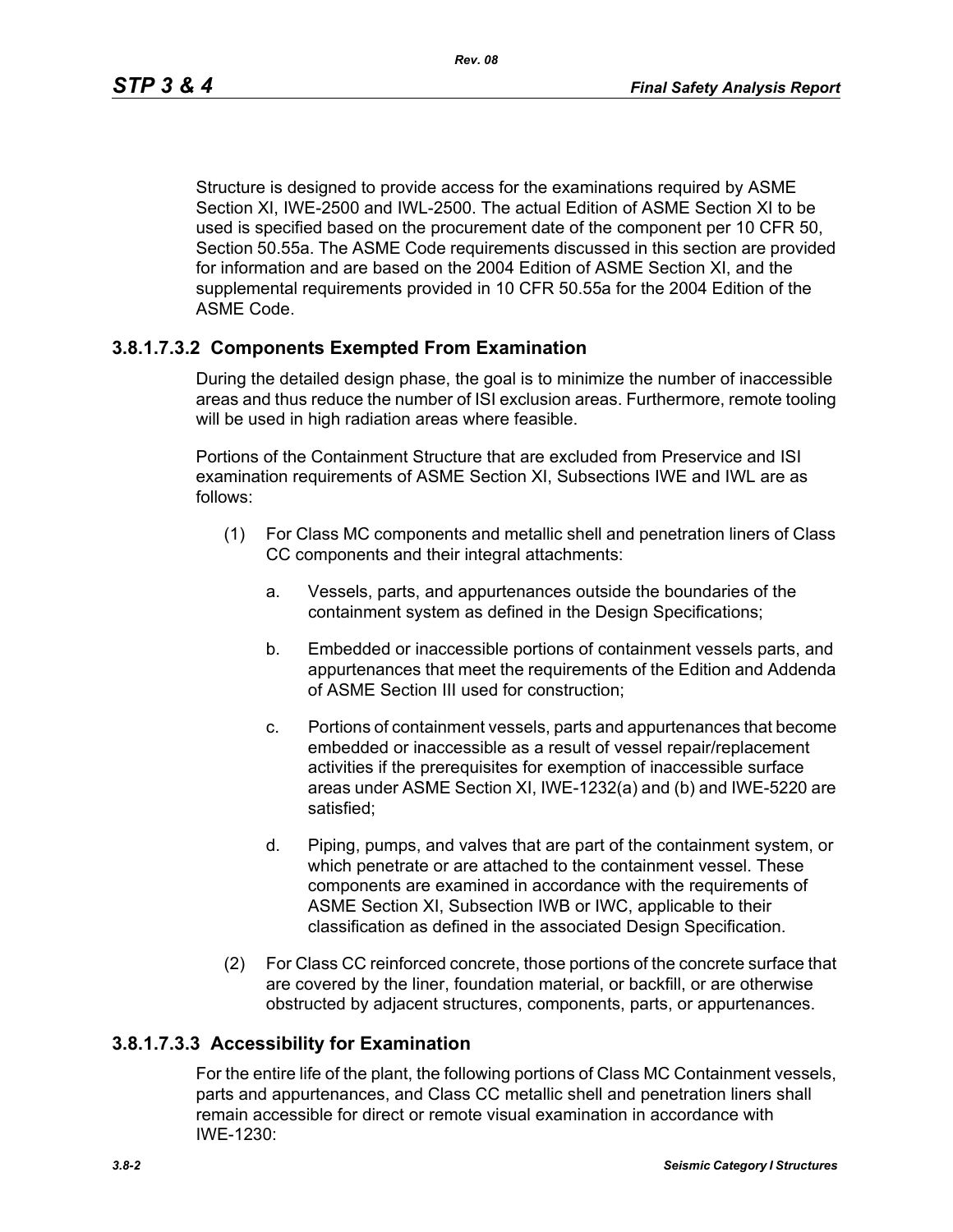- (1) Openings and penetrations;
- (2) Structural discontinuities;
- (3) 80% of the pressure retaining boundary, excluding attachments, structural reinforcement, and areas made inaccessible during construction;
- (4) Surface areas requiring augmented examination as identified in IWE-1240.

#### **3.8.1.7.3.4 Preservice Examination**

The preservice examinations are performed prior to plant startup but after performance of the Containment Structural Integrity Test. Visual examinations are performed after the application of any required protective coatings. The preservice examinations include those examinations listed in ASME Section XI, Table IWE-2500-1, IWL-2510 and Table IWL-2500-1, per Articles IWE-2200 and IWL-2200.

Per Table IWE-2500-1, examinations for Class MC Components are general visual examinations for accessible surface areas and moisture barriers such as caulking, flashing and other sealants used to prevent intrusion of moisture into inaccessible areas. In addition, VT-3 examination methods are used to conduct examinations of wetted surfaces of submerged areas and accessible portions of the containment vent system. Containment surface areas requiring augmented examination are those listed in IWE-1241.

Table IWL-2500-1 for examinations of Class CC concrete requires general visual examination of accessible concrete surface areas and detailed visual examination of suspect surface areas.

#### **3.8.1.7.3.5 Visual Examination Methodology**

Visual examination types VT-1 and VT-3 shall be conducted in accordance with ASME Section XI, IWA-2200. When performing IWE examinations remotely, the maximum direct examination distance specified in Table IWA-2210-1 may be extended and the minimum illumination requirements specified in Table IWA-2210-1 may be decreased provided that the conditions or indications for which the visual examination is performed can be detected at the chosen distance and illumination. The "owner defined" visual examination provisions in IWE-2310(a) shall not be used for VT-1 and VT-3 examinations.

## **3.8.1.7.3.6 Visual Examination of Surfaces**

When performing visual examinations of Class MC pressure retaining components and their integral attachments, and of metallic shell and penetration liners of Class CC pressure retaining components, the examinations shall be performed in accordance with IWE-2500 and Table IWE 2500-1. General visual examinations shall be used to conduct the examinations in Items E1.11 and E1.30 of Table IWE-2500-1 in accordance with Examination Category E-A. The VT-3 examination method shall be used to conduct the examinations in Items E1.12 and E1.20 of Table IWE-2500-1. Augmented examinations shall be in accordance with Examination Category E-C in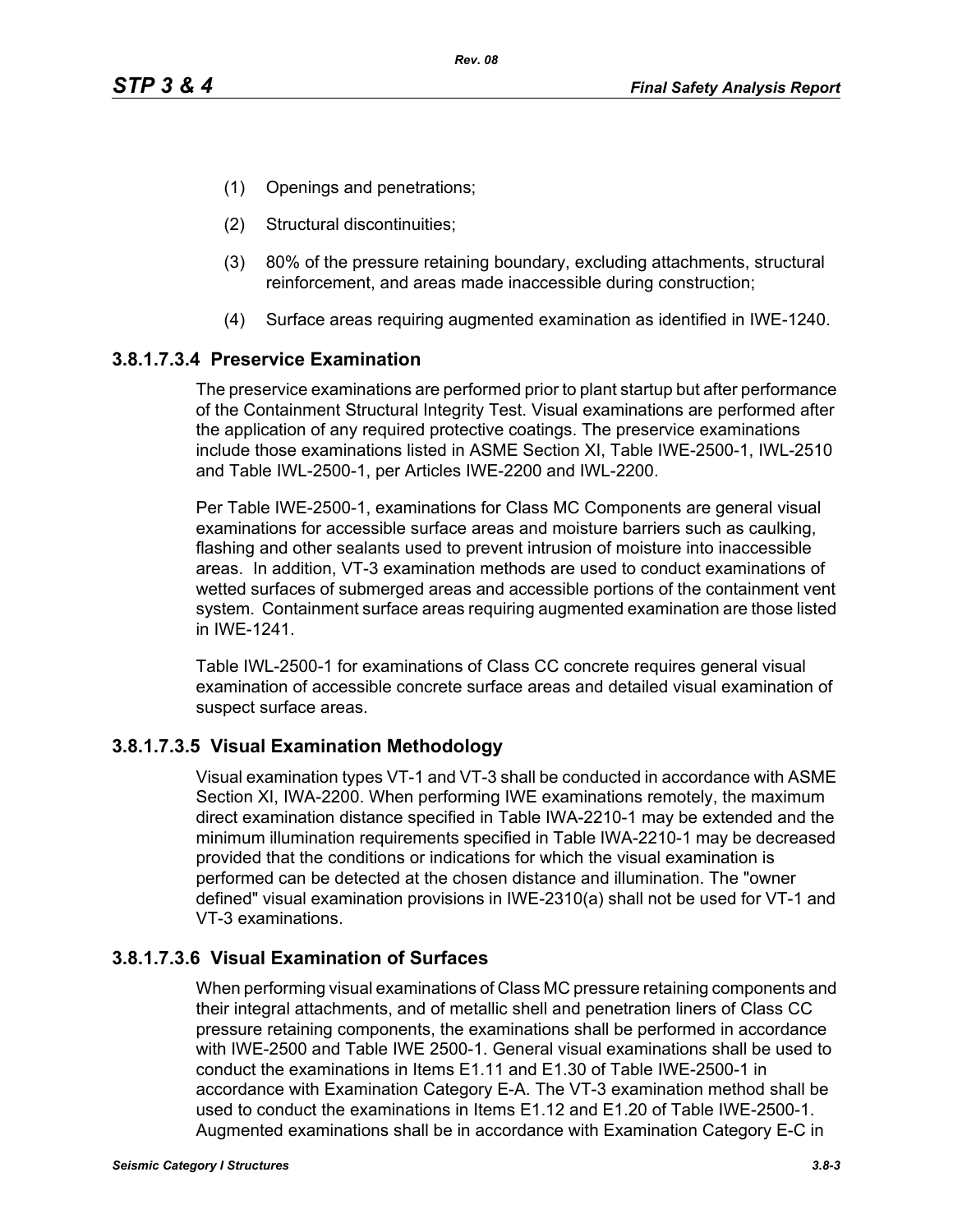*Rev. 08*

Table IWE-2500-1 to assess the condition of surfaces when required to determine the magnitude of deterioration and extent of any deteriorated or distressed surfaces. The VT-1 examination method shall be used to conduct the examination in Item E4.11 of Table IWE-2500-1.

Visual examinations of concrete surfaces shall be performed in accordance with IWL-2300. Visual examinations shall be performed directly or remotely, with adequate illumination, by personnel with visual acuity sufficient to detect evidence of degradation.

#### **3.8.1.7.3.7 Visual Examination of Bolted Connections**

A general visual examination of the pressure-retaining bolted connections that are identified as part of Accessible Surface Areas in Item E1.11 of Table IWE-2500-1, Examination category E-A, shall be conducted using the VT-3 examination method once during each interval as defined by IWE-2412 in ASME Section XI. This includes the containment bolted connections that are disassembled during the scheduled performance of the examinations in Item E1.11 of Table IWE-2500-1. As an alternative to performing the VT-3 examinations of containment bolted connections that are disassembled during the scheduled performance of Item E1.11, the VT-3 examinations of containment bolted connections may be conducted whenever the bolted connections are disassembled for any reason. Flaws or degradation identified during the performance of a VT-3 examination shall be examined in accordance with the VT-1 examination method. The criteria given in the material specification or in ASME Section XI, IWB-3517.1, shall be used to evaluate containment bolting flaws or degradation.

#### **3.8.1.7.3.8 Ultrasonic Examination**

The ultrasonic thickness measurements used for surfaces requiring augmented examination in accordance with ASME Section XI, Table IWE-2500-1, Examination Category E-C, Item E4.12, are conducted using a technique demonstrated on a calibration standard. Methods such as those described in Section V, Article 23, SE-797, "Standard Practice for Thickness Measurement by Manual Contact Ultrasonic Method", are acceptable. The ultrasonic thickness measurements are performed for both Class MC Components and metallic shell and penetration liners of Class CC components if augmented examination is necessary under the provisions of ASME Section XI, IWE-1240.

#### **3.8.1.7.3.9 Alternative Examination Techniques**

As provided by ASME Section XI, IWA-2240, "Alternative Examinations", a combination of methods, or newly developed techniques may be substituted for methods specified for a given item, provided that they are demonstrated to be equivalent or superior to the specified method. This provision allows for the use of newly developed examination methods, techniques, etc., which may result in improvements in examination reliability and reductions in personnel exposure.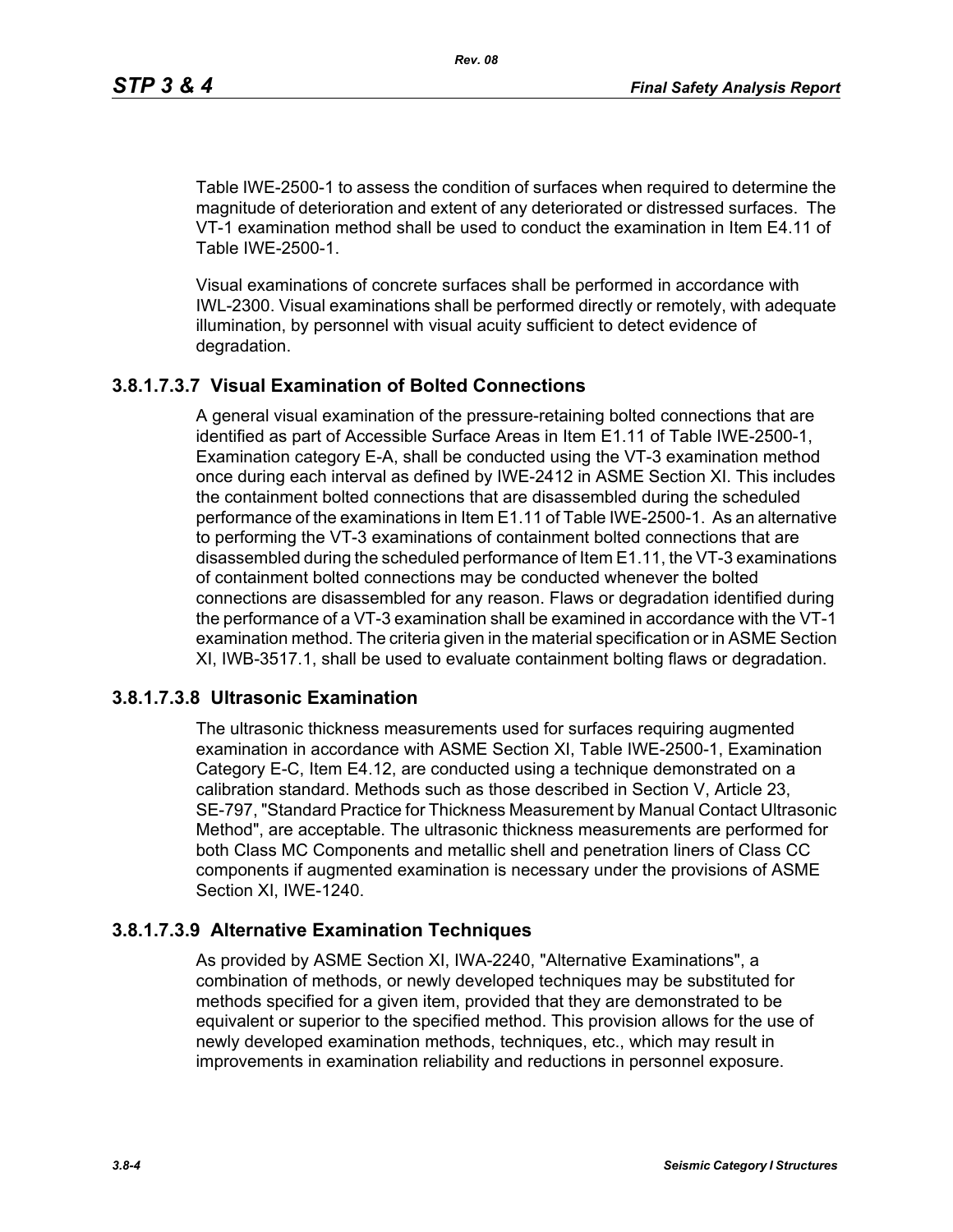#### **3.8.1.7.3.10 Qualification of Examination Personnel and Systems for Ultrasonic Examination**

Personnel performing preservice and inservice examinations of the containment system are qualified in accordance with the applicable requirements of ASME Section XI. Personnel shall conduct VT-1 and VT-3 examinations in accordance with IWA-2200. Personnel conducting examinations in accordance with the VT-1 or VT-3 examination method shall be qualified in accordance with IWA-2300. Personnel performing detailed visual examination and general visual examination of concrete surfaces are qualified in accordance with IWA-2300 to perform examinations as described in IWL-2300. The "owner defined" personnel qualification provisions in IWE-2330(a) for personnel that conduct VT-1 and VT-3 examinations and IWL-2310(d) are not approved for use. Ultrasonic examination systems shall be qualified in accordance with an industry accepted program for implementation of ASME Section XI, Appendix VIII, "Performance Demonstration for Ultrasonic Examination Systems".

## **3.8.1.7.3.11 Inservice Inspection Schedule**

The ISI interval for Class MC Components and metallic shell and penetration liners of Class CC components and their supports shall conform to the 10 year inspection interval of Inspection Program B as described in ASME Section XI, IWE-2412 and Table IWE-2412-1. Except where deferral is permitted until the end of an inspection interval as specified in Table IWE-2500-1, the percentages of minimum examinations completed and maximum examinations credited within each period of the interval shall correspond to Table IWE-2412-1.

The ISI of Class CC reinforced concrete is per Section IWL-2400. It shall be performed at 1, 3, and 5 years following the completion of the Containment Structural Integrity Test and every 5 years thereafter in accordance with ASME Section XI, IWL-2510 and Table IWL-2500-1.

## **3.8.1.7.3.12 Acceptance Criteria and Evaluation of Examination Results**

For Preservice and ISI examinations, the requirements of IWE-3000 for ASME Class MC Components and metallic liners and IWL-3000 for ASME Class CC concrete components are used for evaluation of examination results. The ultrasonic acceptance standard of IWE-3511.3 for ASME Class MC Components is applied to metallic liners of Class CC components for containment surfaces requiring augmented examination. The criteria for the evaluation of containment bolting flaws or degradation are in accordance with IWB-3517.1 or the material specification.

## **3.8.1.7.3.13 System Pressure Tests**

System pressure tests of the Containment Structure are conducted in accordance with ASME Section XI, IWE-5000 and IWL-5000. Per IWE-5221, except as noted in IWE-5222, repair/replacement activities performed on the pressure retaining boundary of the Class MC or Class CC components shall be subjected to a pneumatic leakage test in accordance with provisions of 10 CFR 50, Appendix J. In addition to the Class CC requirements stated in IWL-5000 pertaining to pressure tests, IWL-4000 provides requirements for repair/replacement activities on the concrete containment structure.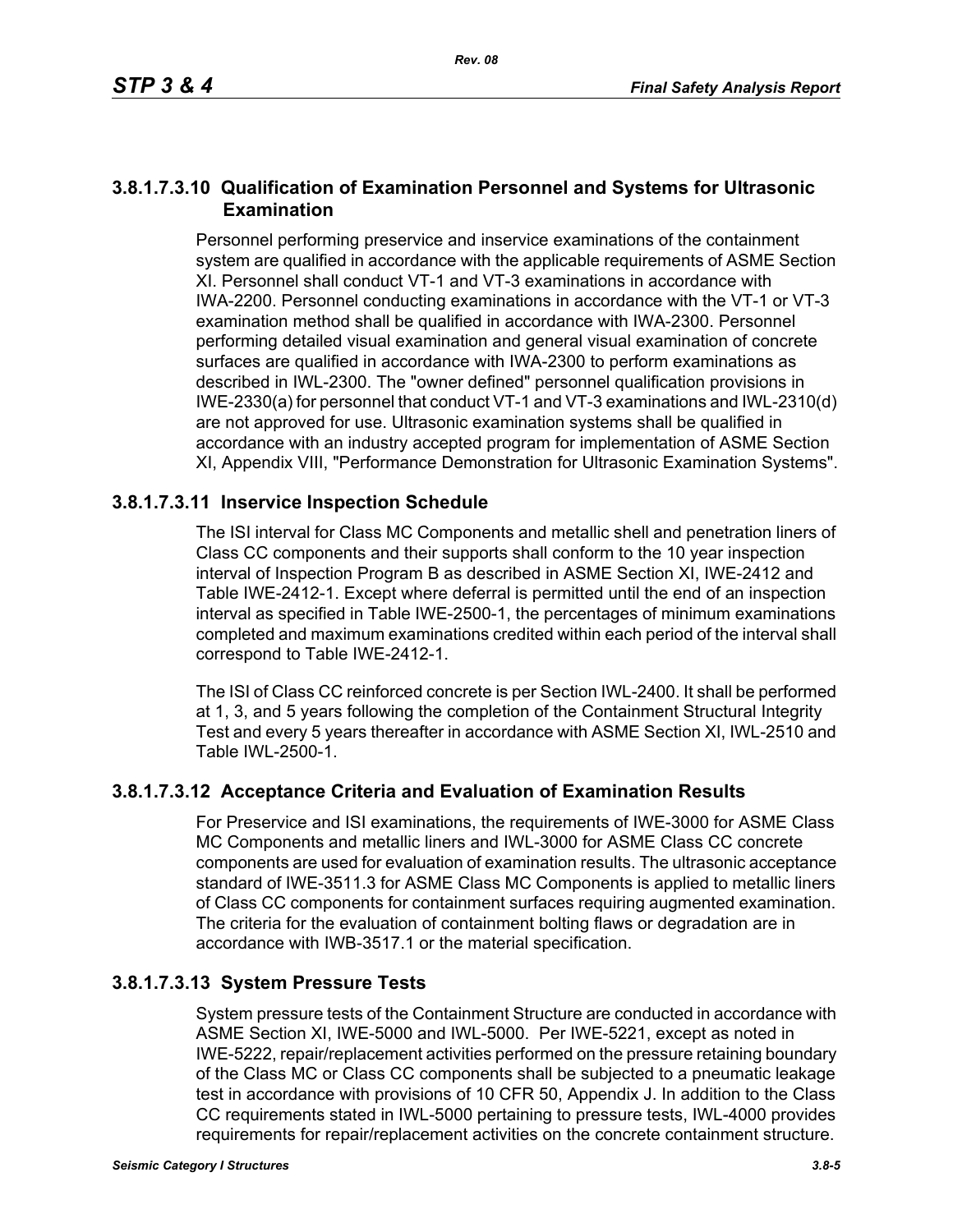## **3.8.1.7.3.14 Evaluation of Inaccessible Areas**

During operation, areas inaccessible for examination for acceptability are evaluated if conditions exist in accessible areas that indicate the presence of or result in the degradation of the inaccessible areas. For each such area identified, the following information is included in the Inservice Inspection Summary report required by ASME Section XI, IWA-6000:

- (1) A description of the type and estimated extent of degradation, and the conditions that led to the degradation.
- (2) An evaluation of each area and the result of the evaluation.
- (3) A description of necessary corrective actions.

#### **3.8.4 Other Seismic Category I Structures**

STD DEP T1 2 15-1

STD DEP 12.3-3

*Other Seismic Category I structures which constitute the ABWR Standard Plant are the Reactor Building*, *Control Building*, *and* Diesel Generator Fuel Oil Tunnels.*Radwaste Building substructure. Figure 1.2-1 shows the spatial relationship of these buildings. The only other*non-Category I *structure*s *in close proximity to*which could interact with *these structures is*are the Radwaste Building, Service Building, Control Building Annex, the stack on the Reactor Building roof, and *the Turbine Building. It is*These structures, except the stack, are *structurally separated from the other ABWR Standard Plant buildings.* The analysis and design of these non-Category I structures are described in Sections 3.7.2.8 and 3.7.3.16.

Details of the Diesel Generator Fuel Oil Tunnels are provided in Section 3H.7.

*The R/B, steam tunnel, Residual Heat Removal (RHR) System, Reactor Water Cleanup (CUW) System, and Reactor Core Isolation Cooling (RCIC) System rooms are designed to handle the consequences of high-energy pipe breaks. The RHR, RCIC, and CUW rooms are designed for differential compartment pressures, with the associated temperature rise and jet force. Steam generated in the RHR compartment from the postulated pipe break exits to the steam tunnel through blowout panels.The steam tunnel is vented to the Turbine Building (T/B) through the seismic interface restraint structure (SIRS). The steam tunnel, which contains several pipelines (e.g., main steam, feedwater, RHR), is also designed for a compartment differential pressure with the associated temperature changes and jet force.*

#### **3.8.4.1.3 Radwaste Building Substructure** (Not Used)

STD DEP T1 2.15-1

*The Radwaste Building (RWB) Substructure is shown in Section 1.2.*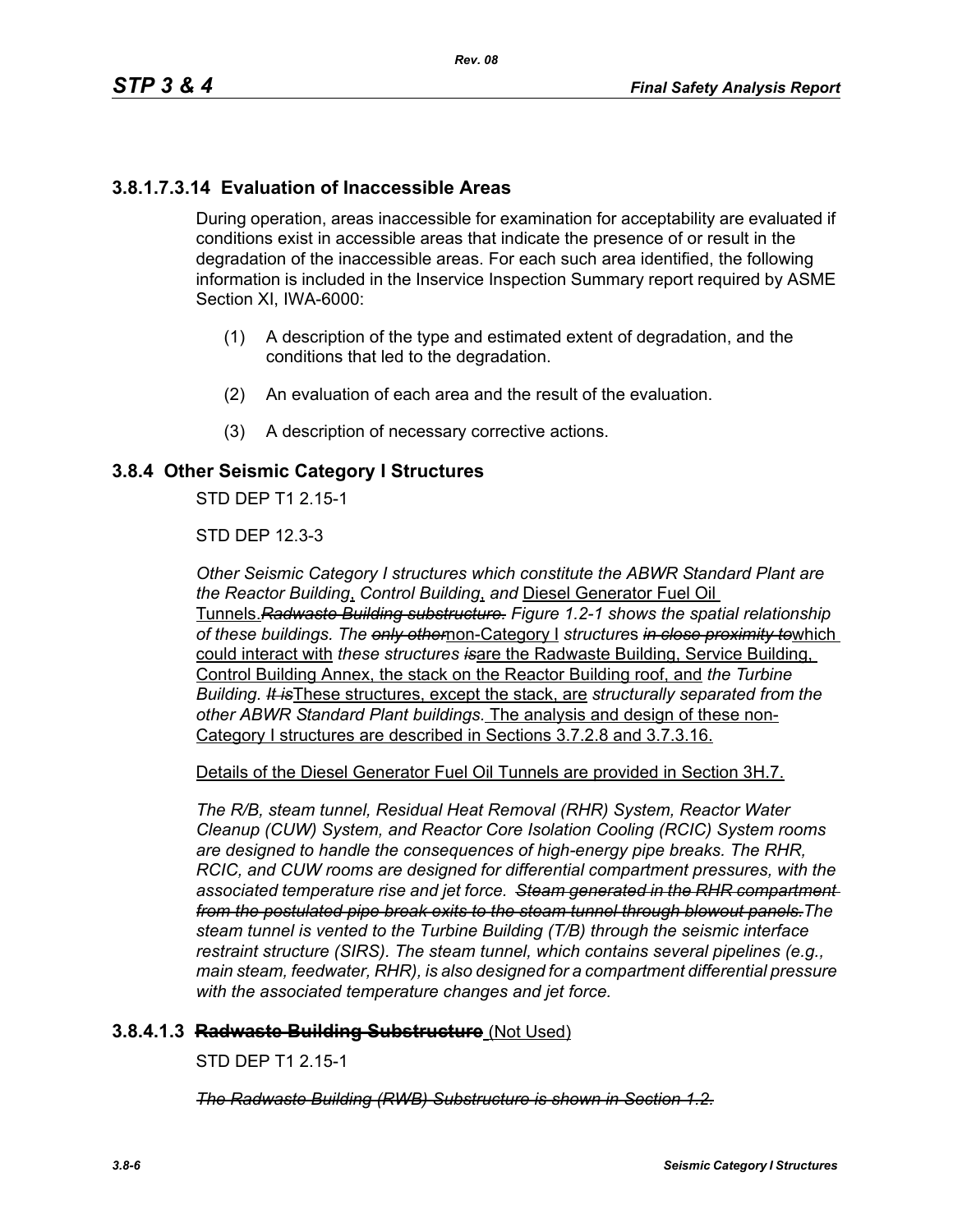*The Radwaste Building is a reinforced concrete structure 60.4 66.2m by 41.2 38.8m and a height of 29.5 27.4m from the top of the basemat. The building consists of a below grade substructure consisting of walls (1.2m thick) and slabs of reinforced concrete forming a rigid box structure which serves as a container to hold radioactive waste in case of an accident. This substructure is located below grade to increase shielding capability and to maximize safety. It is supported on a separate foundation mat whose top is 13.7m below grade. In addition, a reinforced concrete superstructure*

*15.7 13.4m high extends above grade floor level and houses the balance of the radwaste equipment.*

*The RWB Substructure houses the high and low conductivity tanks, clean up phase sperarators, spent resin storage tanks, a concentrated waste storage tank, distillate tank and associated filters, and pumps for the radioactive liquid and solid waste treatment systems.*

*Although the radwaste superstructure is not a Seismic Category I structure, its major structural concrete walls, slabs, columns and roof are designed to resist Seismic Category I loads.*

*The summary report for the readwaste building is in Section 3H.3. This report contains a description of radwaste building, the loads, load combinations, reinforcement stresses, and concrete stresses at locations of interest. In addition, the report contains reinforcement details for the basement, seismic walls, and floors.*

#### **3.8.4.2.1 Reactor Building**

STD DEP 1.8-1

*The major portion of the Reactor Building is not subjected to the abnormal and severe accident conditions associated with a containment. A listing of applicable documents follows:*

*(1) [ACI 349, Code Requirements for Nuclear Safety-Related Concrete Structures (as modified by Table 3.8-10)*.*]\**

#### **3.8.4.2.3 Radwaste Building Substructure** (Not Used)

STD DEP T1 2.15-1

*[The RWB Substructure shall be designed using the same codes and standards as the reactor building. Refer to Subsection 3.8.4.2.1 for a complete list.]\**

*In addition, the non-Seismic Category 1 I reinforced concrete portion of the superstructure is designed according to the seismic provisions of the uniform building code.*

#### **3.8.4.3.2 Control Building and Radwaste Building Substructure**

STD DEP T1 2.15-1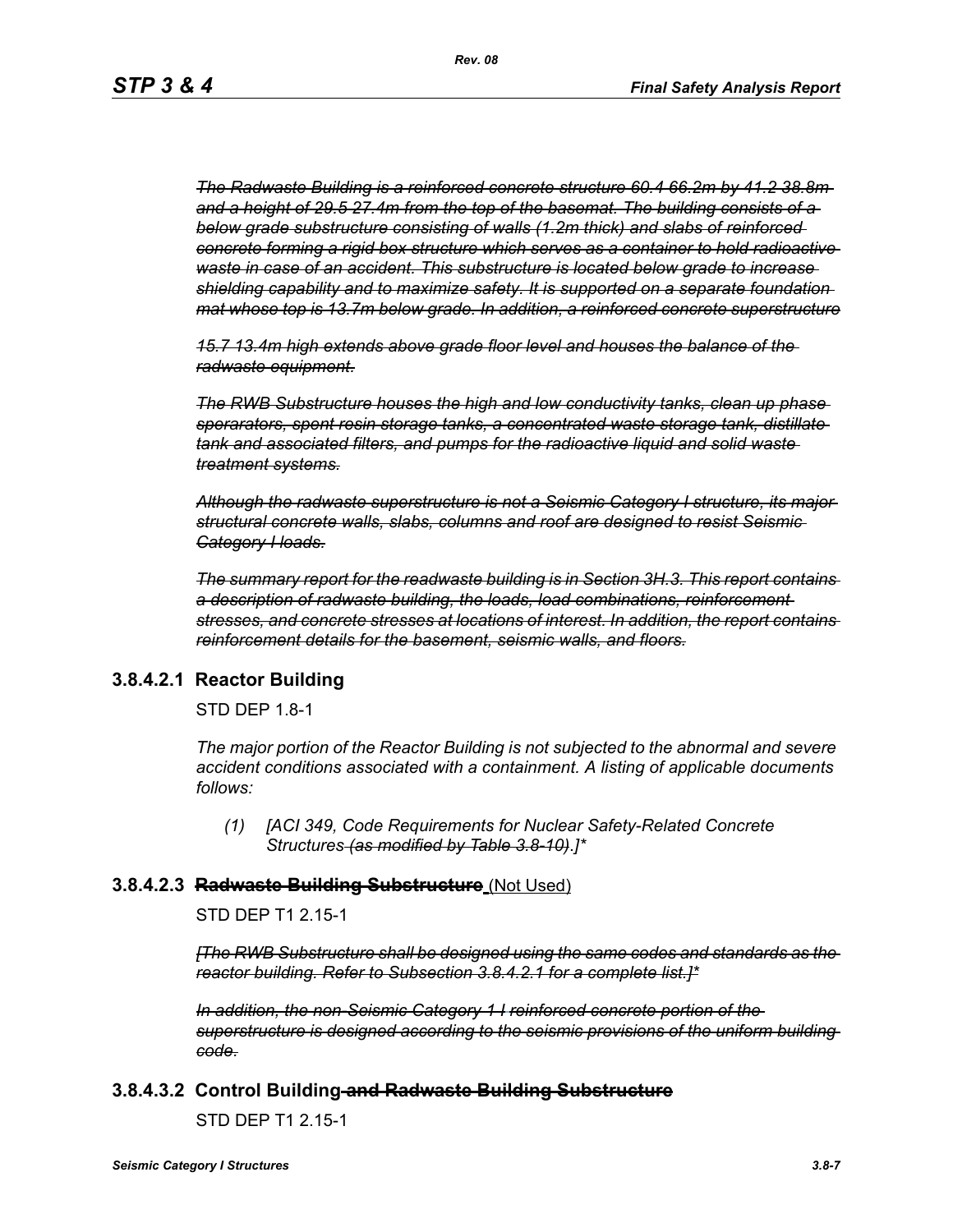#### **3.8.4.4.1 Reactor Building***,* **and Control Building***,* **and Radwaste Building Substructure**

STD DEP T1 2.15-1

*[The Reactor Building,*and *Control Building and Radwaste Building Substructure will be designed in accordance with ACI-349 for concrete structures and ANSI/AISC-N690 specification for steel structures.]\** 

*The Reactor Building*and *Control Building. and Radwaste Building Substructure are analyzed using the computer codes listed in Appendix 3C.* 

*The foundation for Category I structures is contained in the summary reports for their respective buildings. The reactor building foundations is contained in Section 3H.1,* and the control building foundation is in Section 3H.2.<del>, and the radwaste building</del> *foundation is in Section 3H.3. This summary report contains a section detailing safety factors against sliding, over turning, and floatation.*

## **3.8.4.5.3 Radwaste Building Substructure** (Not Used)

STD DFP T1 2 15-1

*[Structural acceptance criteria are defined in ANSI/AISC-N690 and ACI 349 Codes.]\* In no case does the allowable stress exceed 0.9Fy where Fy is the minimum specified yield stress. The design criteria preclude excessive deformation of the Reactor Building. The clearances between adjacent buildings are sufficient to prevent impact during a seismic event.*

## **3.8.5.1 Description of the Foundations**

STD DEP T1 2.15-1

*The Radwaste Building foundation is a rectangular reinforced concrete mat 60.4m by 41.2 and 2.5m thick. The top of the Radwaste Building mat is 13.5m below grade. The foundation mat is constructed of cast-in-place conventionally reinforced concrete. It supports the Radwaste Building structure.*

*The foundation for Category 1 structures is contained in the summary reports for their respective buildings. The Reactor Building foundation is contained in Section 3H.1* and *the Control Building foundation is in Section 3H.2., and the Radwaste Building foundation is in Section 3H.3. This summary report contains a section detailing safety factors against sliding, over turning, and floatation.*

# **3.8.5.8.1 Description of Foundations for DGFOT**

Diesel Generator Fuel Oil Tunnels (DGFOT) foundation is a 2 ft thick reinforced concrete basemat placed over two feet thick lean concrete mud mat. The foundation analysis and design is performed using a three dimensional finite element analysis (FEA). The flexibility of the basemat and the supporting soil is accounted for through use of foundation soil springs. For additional analysis and design details, see Section 3H.7.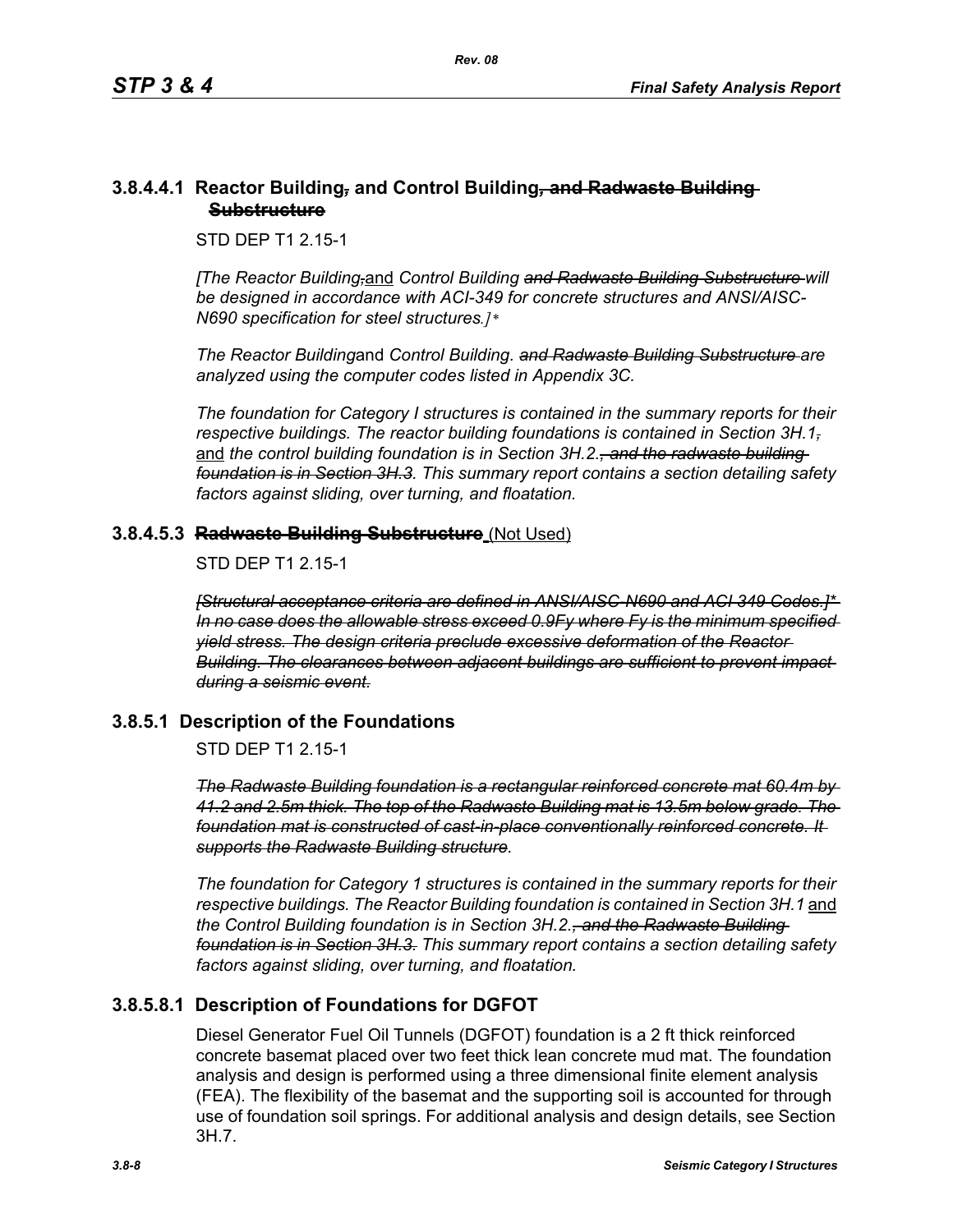Seismic gaps between the DGFOT and adjoining Reactor Building (RB) and Diesel Generator Fuel Oil Storage Vaults (DGFOSV) as well as the differential movements for design commodities communicating between the DGFOT and the adjoining RB and DGFOSV are determined considering settlement and tilts obtained from time rate of settlement analysis accounting for construction sequence, seismic movements from seismic analysis, and translations and/or rotations from sliding and overturning stability evaluations.

#### **3.8.5.9 Description of Foundations for Category I Site-Specific Structures**

#### **3.8.5.9.1 UHS/RSW Pump House**

Ultimate Heat Sink (UHS)/Reactor Service Water (RSW) Pump House foundation is a 10 ft thick reinforced concrete basemat placed over two feet thick lean concrete mud mat. The foundation analysis and design is performed using a three dimensional finite element analysis (FEA). The flexibility of the basemat and the supporting soil is accounted for through use of foundation soil springs. For additional analysis and design details, see Section 3H.6.

Seismic gaps between the RSW Pump House and the adjoining RSW Piping Tunnels as well as the differential movements for design of commodities communicating between the RSW Pump House and RSW Piping Tunnels are determined considering settlement and tilts obtained from time rate of settlement analysis accounting for construction sequence, seismic movements from seismic analysis, and translations and/or rotations from sliding and overturning stability evaluations.

#### **3.8.5.9.2 Reactor Service Water (RSW) Piping Tunnels**

RSW Piping Tunnels foundation is a 3 ft thick reinforced concrete basemat placed over 2 ft thick lean concrete mud mat. The foundation analysis and design is performed using conservative manual calculations as described in Section 3H.6.6.2.2.

Seismic gaps between the RSW Piping Tunnels and the adjoining Control Building (CB) and RSW Pump House as well as the differential movements for design of commodities communicating between the RSW Piping Tunnels and the adjoining CB and RSW Pump House are determined considering settlement and tilts obtained from time rate of settlement analysis accounting for construction sequence, seismic movements from seismic analysis, and translations and/or rotations from sliding and overturning stability evaluations.

#### **3.8.5.9.3 Diesel Generator Fuel Oil Storage Vaults (DGFOSV)**

DGFOSV foundation is a 6 ft thick reinforced concrete basemat placed over 2 ft thick lean concrete mud mat. The foundation analysis and design is performed using a three dimensional finite element analysis (FEA). The flexibility of the basemat and the supporting soil is accounted for through use of foundation soil springs. For additional analysis and design details, see Section 3H.6.7.

Seismic gaps between the DGFOSV and the adjoining DGFOT as well as the differential movements for design commodities communicating between the DGFOSV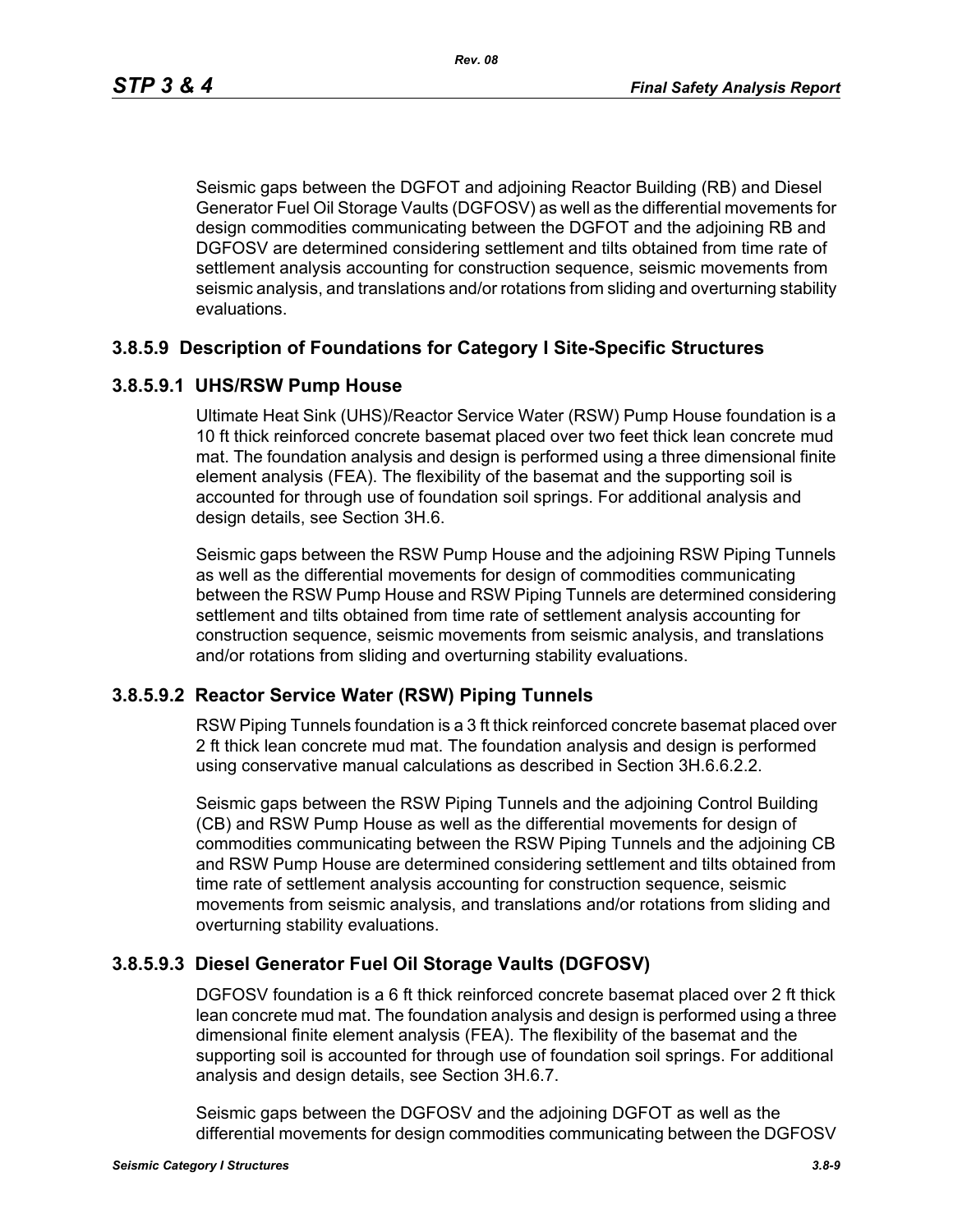and DGFOT are determined considering settlement and tilts obtained from time rate of settlement analysis accounting for construction sequence, seismic movements from seismic analysis, and translations and/or rotations from sliding and overturning stability evaluations.

#### **3.8.6 COL License Information**

#### **3.8.6.1 Foundation Waterproofing**

The following standard supplement addresses COL License Information Item 3.23.

Foundation waterproofing is done by placing a waterproofing membrane near the top elevation of the concrete fill. The remainder of the concrete fill is then poured on top of the waterproofing material. A waterproof membrane that could degrade the ability of the foundation to transfer loads is not used.

The material used for the waterproof membrane will be a two-coat color-coded Methyl Methacrylate (MMA) resin, which is an elastomeric "spray-on" membrane. The total thickness of the waterproofing membrane will be a nominal 120 mils.

Additional testing on the waterproofing membrane will be required to demonstrate the adequacy of the membrane's performance under applicable mechanical conditions, including pressures from the backfill, hydrostatic pressure, and foundation bearing. Test conditions will simulate the environment at the walls and the base level. The horizontal membrane (located in the structural concrete fill) will also be tested for its resistance to the hydrostatic pressures at the membrane location, as the basic assumption that necessitates the use of waterproofing is that cracks in the concrete fill will allow water to propagate up to the waterproofing membrane.

The membrane will be tested in accordance with ASTM D5385, Standard Test Method for Hydrostatic Pressure Resistance of Waterproofing Membranes, which requires that the membrane be subjected to a pressure of 100 psi. The acceptance criterion is that the sample is able to resist the expected hydrostatic pressure.

The waterproofing membrane will be tested per ASTM C267 (Standard Test Methods for Chemical Resistance of Mortars, Grouts, and Monolithic Surfacings and Polymer Concretes) for its resistance to the concrete mix chemistry, the actual backfill material chemistry, and groundwater chemistry found on site. Additional testing of the waterproofing membrane's ability to resist the chemical reagents as specified through accelerated aging will be done per ASTM G114 (Standard Practices for Evaluating the Age Resistance of Polymeric Materials Used in Oxygen Service). The margin provided by the testing, for chemicals and pressure exposures, along with the results from accelerated age testing will ensure that the waterproofing will sufficiently resist the projected environmental pressures over its intended lifetime.

The coefficient of friction of the waterproofing material will be determined with a qualification program prior to procurement of the material. The qualification program will be developed to demonstrate that the selected material will meet the waterproofing and friction requirements. The qualification program will include testing to demonstrate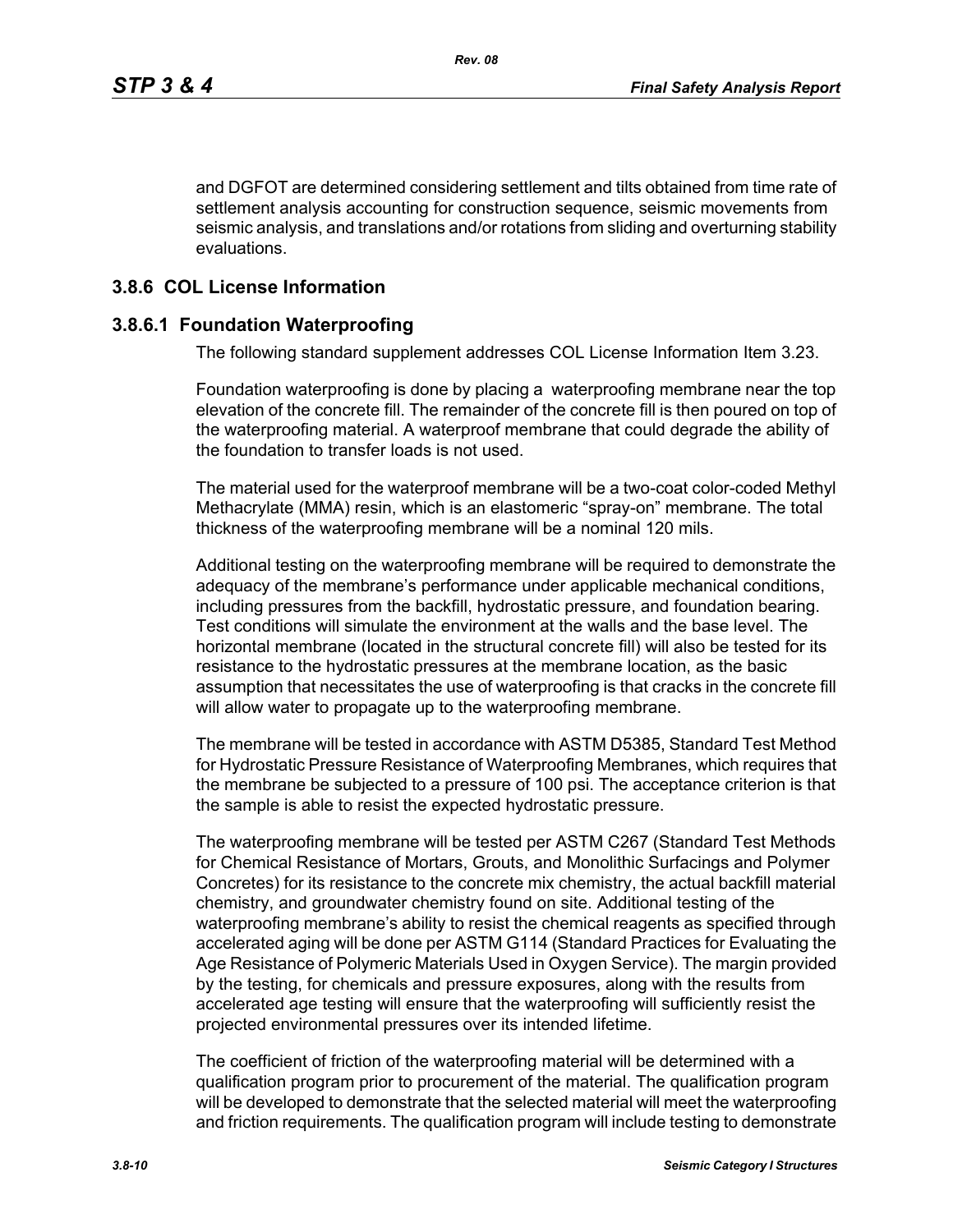*Rev. 08*

that the waterproofing requirements and the coefficient of friction required to transfer seismic loads have been met. Testing methods will simulate field conditions to demonstrate that the minimum required static coefficient of friction of 0.75 is achieved by the structural concrete fill - waterproof membrane structural interface. The material will meet the required friction factor. Also, to achieve a minimum coefficient of friction of 0.75 to prevent sliding at the construction joints in the structural concrete and concrete fill, the concrete surfaces will be roughened in accordance with the provisions of Section 11.7.9 of ACI 349-97.

The test program will be based on the test methods contained in ASTM D1894. The tests will be performed with the expected range of normal compressive stresses. The coefficient of friction, as defined in ASTM D1894, is the ratio of the force required to move one surface over another to the total force applied normal to those surfaces. The test fixture assembly will be designed to obtain a series of shear / lateral forces and the corresponding applied normal compressive loads. The test data will be generally represented by a best fit straight line whose slope is the coefficient of friction.

## **3.8.6.2 Site Specific Physical Properties and Foundation Settlement**

The following site-specific supplement addresses COL License Information Item 3.24.

Physical properties of the site-specific subgrade medium and the settlement of foundations are assessed in Sections 3H.6.4.2 and 2.5S.4.

## **3.8.6.3 Structural Integrity Test Result**

The following standard supplement addresses COL License Information Item 3.25.

Structural Integrity Test (SIT) of the containments will be performed in accordance with Subsection 3.8.1.7.1 and ITAAC Table 2.14.1 Item #3. The Unit 3 containment will be considered a prototype and its SIT performed accordingly. The details of the test and the instrumentation are provided in the following subsections. The test and instrument plan for the Unit 3 SIT will conform to the requirements for prototype containments as delineated in Article CC-6000 of ASME Section III, Division 2. The test and instrument plan for the Unit 4 SIT will conform to the requirements for nonprototype containments as delineated in Article CC-6000 of ASME Section III, Division 2.

## **3.8.6.3.1 Details of the Test:**

The containment is subjected to integrity tests that include both an overall internal pressure test and a differential pressure test. The SIT will be performed at a test pressure of at least 1.15 times the containment design pressure in both the drywell and suppression chamber simultaneously. The differential pressure test will be performed at a test pressure of at least 1.0 times the maximum design differential pressure. The test pressure will be held for at least 1 hour.

Predictions of displacements and strains will be made prior to the start of the Unit 3 test. During the SIT, the suppression chamber and spent fuel pool will be filled with water to the normal operational water level. Atmospheric air will be used as the testing medium for both the overall and the differential pressure test. The Designer or his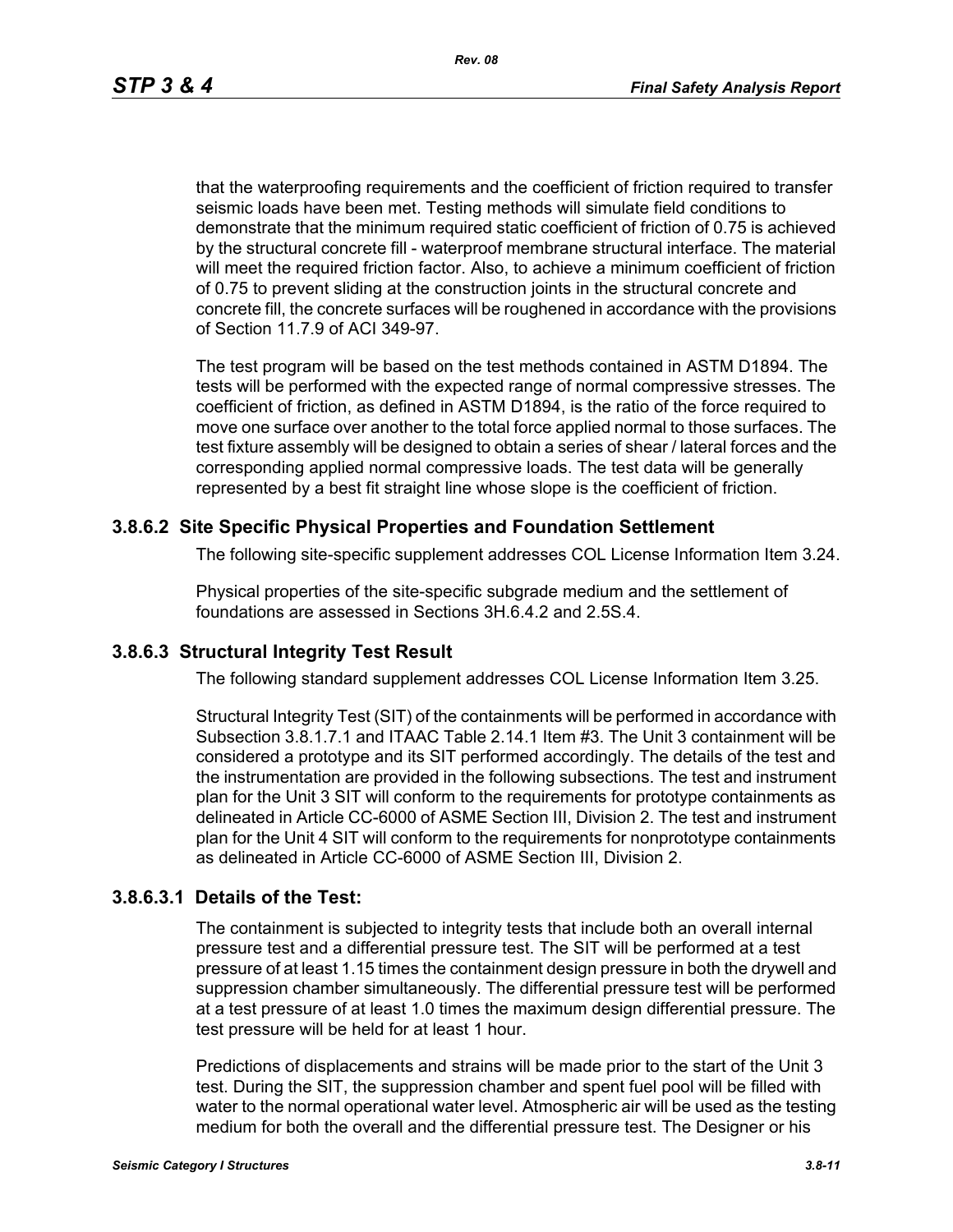designee will perform a pretest visual examination of the accessible portions of the Reinforced Concrete Containment Vessel (RCCV) prior to the SIT in accordance with CC-6210 of ASME Section III, Division 2. The Designer or his designee will witness the SIT and will monitor displacement measurements.

## **3.8.6.3.1.1 Test Description & Objectives**

- *(1)* The SIT will test the RCCV for structural performance acceptability as a prerequisite for Code Acceptance and stamping. The test will be conducted in accordance with the 2001 Edition, including 2003 addenda, of the ASME Boiler & Pressure Vessel Code, Section III, Division 2, Article CC-6000 (hereinafter referred to as the ASME Code).
- *(2)* The SIT is performed at a test pressure of at least 1.15 times the containment design pressure of 45 psig (1.15x45=51.75 psig) (357 kPag) to demonstrate the quality of construction and to verify the acceptable performance of new design features. The structural response of the system under the required maximum test pressure - measured in terms of displacements, strain (Unit 3 only) and cracking - shall be recorded and the data shall be presented in a final report.
- *(3)* Evaluation of SIT results will be conducted in accordance with Section CC-6400 of the ASME Code using the acceptance criteria given in Section CC-6410.
- *(4)* The SIT shall be performed using atmospheric air.

## **3.8.6.3.1.2 Test Parameters:**

- *(1)* Loading
	- *(a)* Pressurization/depressurization test of the RCCV

The SIT will subject the RCCV to a pressurization/depressurization sequence during which the internal pressure is increased from atmospheric pressure to the test pressure at which point pressure inside the RCCV will be held at maximum test pressure for at least 1 hour. Afterwards, the internal pressure is decreased from the maximum test pressure to atmospheric pressure. A detailed description of the test pressurization sequence is provided in Subsection 3.8.6.3.1.2(1)(c) below.

*(b)* Differential pressurization/depressurization of drywell and suppression chamber

The SIT will subject the drywell of the RCCV to a differential pressurization/depressurization sequence while the suppression chamber is at the atmospheric pressure. For this test, the internal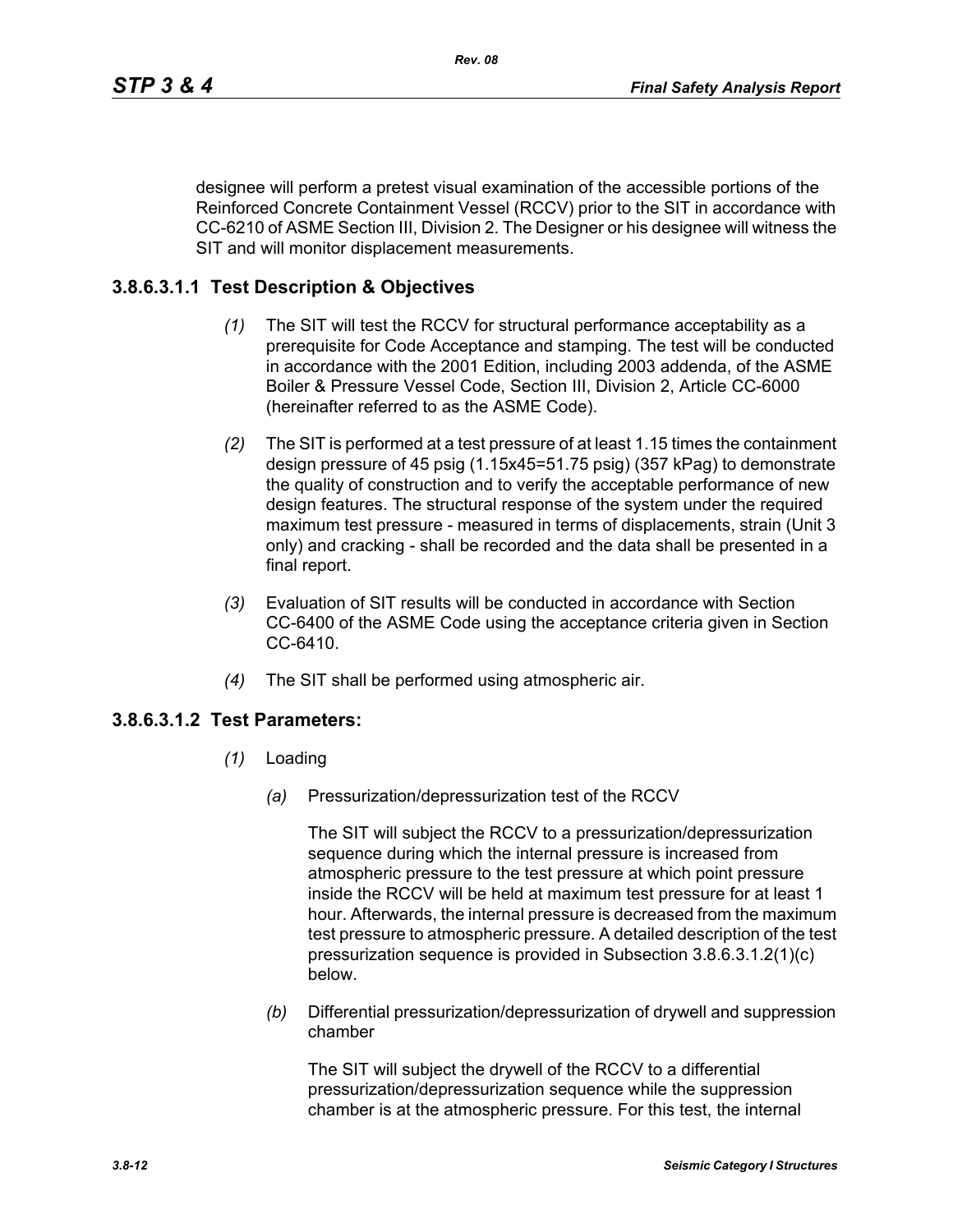pressure of the drywell is set to 25 psig (172 kPag) and held at this level for at least 1 hour.

*(c)* Pressurization Sequence

The pressurization/depressurization rate during the test shall not exceed 20% of the maximum test pressure per hour, or 10.35 psig per hour. The pressurization and depressurization shall be performed using a minimum of 5 pressure steps. At the end of each step, the pressure shall be held for a minimum of 1 hour to collect a full set of strains (Unit 3 only), displacements, and temperatures. Once the full SIT test pressure is obtained, the pressure shall be held for a minimum of 2 hours to perform crack mapping in addition to collecting a full set of strains (Unit 3 only), displacements, and temperatures. The same process shall be used during the depressurization phase of the test.

- *(2)* Response
	- *(a)* Displacement

Displacement measurements shall be taken at the following locations:

- (a.1) Radial displacements in the drywell: top of the drywell, midheight of the upper drywell, and above the diaphragm floor. Radial displacements in the suppression chamber (SC): top of the SC, mid-height of the SC, and above the basemat. Measurements shall be made at a minimum of four approximately equally spaced azimuths and should be perpendicular to the containment centerline.
- (a.2) Radial displacements of the containment wall adjacent to the largest opening, at a minimum of 12 points, four equally spaced on each of three concentric circles. The diameter for the inner circle shall be large enough to permit measurements to be made on the concrete rather than on the steel sleeve; the middle approximately 1.75 times the diameter of the opening; and the outer approximately 2.5 times the diameter of the opening. The change in the diameter of the opening shall be measured on the horizontal and vertical axes.
- (a.3) Vertical displacement of the RCCV walls at the top of the drywell relative to the basemat-wall junction, measured at a minimum of four approximately equally spaced azimuths.
- (a.4) Vertical displacement of the drywell top slab relative to the basemat near the reactor shield wall, and vertical displacement of the drywell top slab relative to the basemat at two other approximately equally spaced locations between the reactor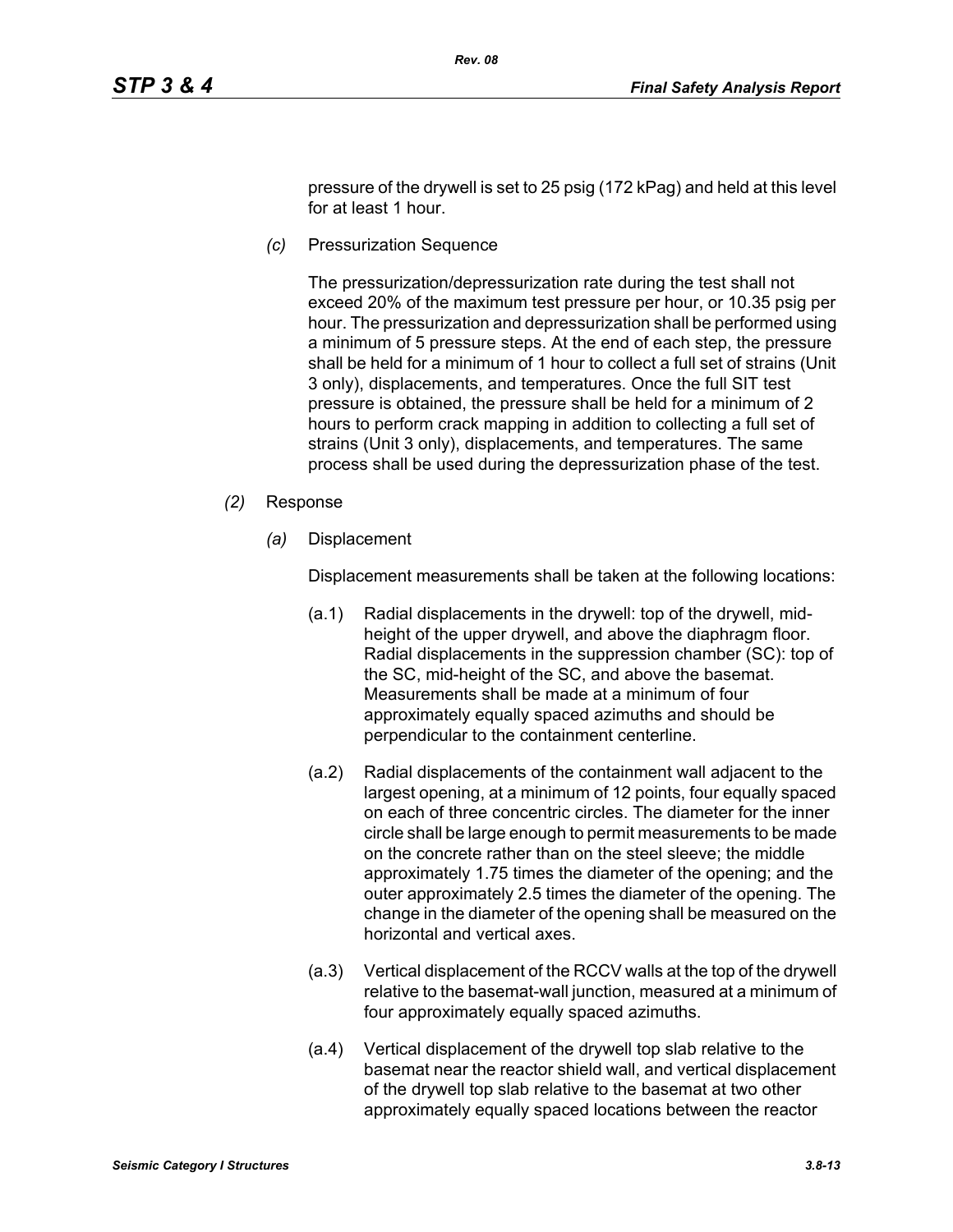shield wall and the primary vertical wall of the RCCV on a common azimuth.

*(b)* Strain (Unit 3 Only)

Per requirements of Section CC-6370 of ASME code, the Unit 3 prototype containment shall be instrumented to measure strain. Strain measuring instrumentation will be located so as to demonstrate the structural behavior of the following areas of the RCCV, at a minimum:

- (b.1) the intersection of the shell and the basemat.
- (b.2) near mid-height on the suppression chamber.
- (b.3) near mid-height on the upper drywell.
- (b.4) the vicinity of the lower drywell access tunnel at azimuth 180 deg.
- (b.5) the intersection of the shell and the top slab.
- (b.6) the intersection of the shell and the diaphragm floor.
- (b.7) the intersection of the top slab and the drywell head.
- *(c)* Temperature

Ambient temperature shall be measured inside and outside the RCCV. In addition, per requirements of Section CC-6380 of ASME code, for the Unit 3 prototype containment, temperatures shall be measured at all strain gage locations to establish representative temperatures for strain measurements. Temperature measurements shall be used to correct measured strain values for thermal effects.

*(d)* Crack mapping

Per requirements of Section CC-6350 of ASME code, concrete surface cracks shall be mapped. The patterns of cracks that exceed 0.01 inch (0.25 mm) in width and 6 inches (152 mm) in length shall be mapped at specified locations before the test, at maximum pressure, and after the test. At each location, an area of at least 40 sq ft  $(3.7 \text{ m}^2)$  shall be mapped.

Locations for crack mapping will be finalized after the completion of the RCCV construction and SIT prediction analysis as well as the completion of engineering for placement of the equipment, piping, cables, and steel frame and galleries so that locations selected will: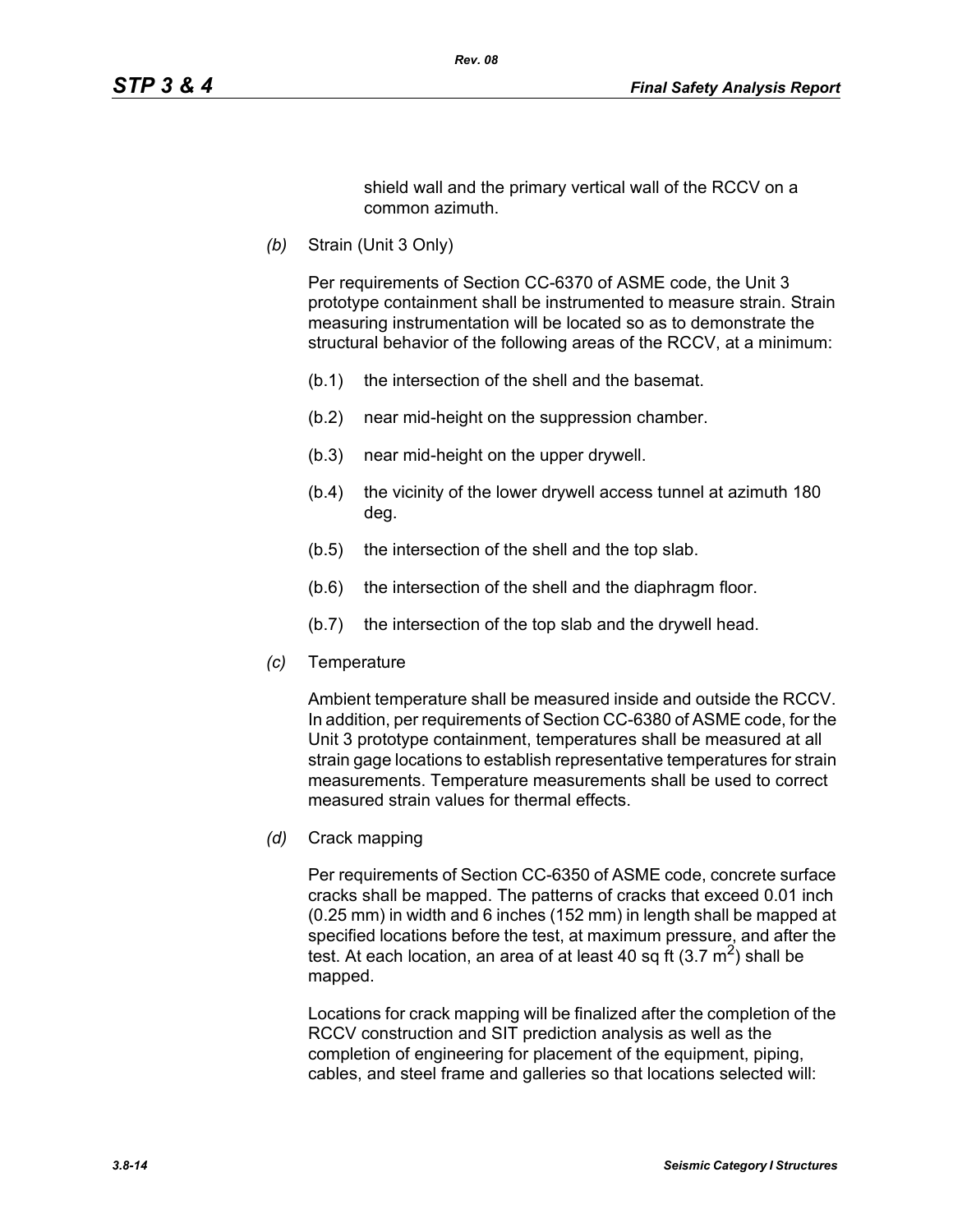- (1) include areas with physical cracks that exceed 0.01 inch (0.25 mm) in width and 6 inches (152 mm) in length.
- (2) include areas where high surface tensile strain is predicted.
- (3) be easily accessed before, during, and after the SIT.
- *(e)* Post-test examination

A post-test examination will be made within one (1) week of depressurization. Details of the post-test examination will be the same as those of the pretest examination required by CC-6210 of ASME Section III, Division 2.

#### **3.8.6.3.2 Instrumentation:**

Instrumentation for the measurement of pressure, displacement, strain (for Unit 3), crack width and length, and temperature will be provided in accordance with CC-6220 of ASME Section III, Division 2. Output of all instruments will be recorded prior to start of testing and any erratic readings corrected, if possible, or noted. All malfunctioning instrumentation will be reported to and evaluated by the Designer before proceeding with testing. Instruments that become erratic or inoperative during testing will be reported to the Designer before proceeding with testing.

Displacement, strain (for Unit 3), and temperature measurements will be made in accordance with CC-6300 of ASME Section III, Division 2. Displacement, strain, and temperature will be recorded at the locations specified in the test and instrument plan as defined in the Construction Specification. The test plan will be available prior to start of construction of the concrete containment so that sufficient time is available for placement of instrumentation to be embedded in concrete or otherwise installed during construction.

The primary containment will be pressurized and depressurized at rates not to exceed 20% of the test pressure per hour in accordance with CC-6321 of ASME Section III, Division 2.

Test data will be collected in accordance with CC-6340 of ASME Section III, Division 2. For the prototype Unit 3 Containment, strains and associated temperatures will be measured for a minimum period of 24 hours prior to the SIT to evaluate the strain variations resulting from temperature change. Concrete crack patterns will be mapped at locations specified by the Designer before the tests, at maximum pressure, and after the tests in accordance with CC-6350 of ASME Section III, Division 2. Mapped areas will include areas where high surface tensile strain is predicted.

A post-test examination will be made within one (1) week of depressurization. Details of the posttest examination will be the same as those of the pretest examination required by CC-6210 of ASME Section III, Division 2.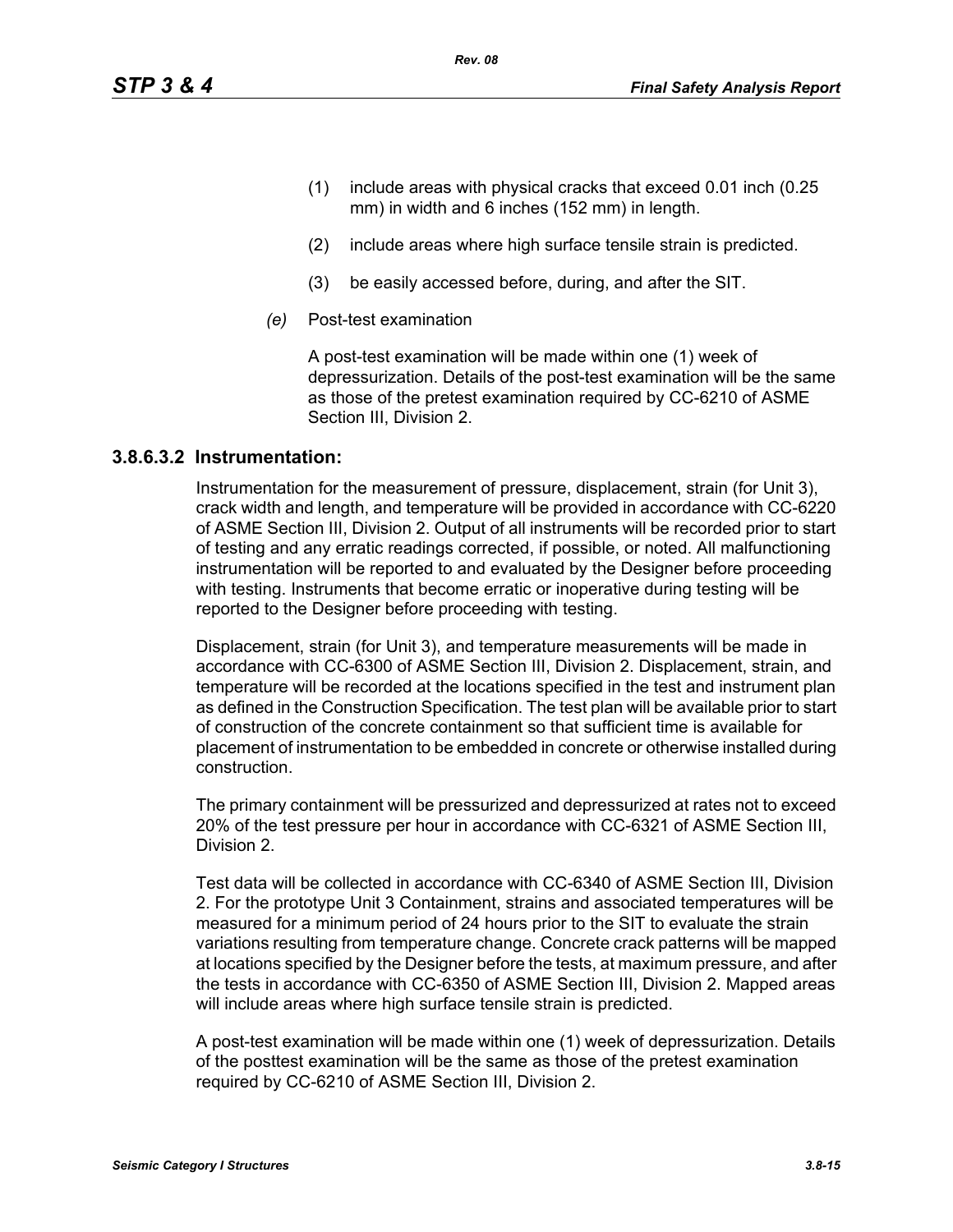# **3.8.6.3.2.1 Equipment Description**

- *(1)* Pressurization system
	- *(a)* The pressurization system shall be able to attain and hold the maximum test pressure of 51.75 psig (357 kPag) during the pressurization/ depressurization of the RCCV and a test pressure of 25 psig (172 kPag) during the differential pressurization/depressurization of the drywell and suppression chamber.
	- *(b)* Equipment inside the RCCV that will be subject to pressure from the SIT sequence shall be prepared for the test appropriately, including potential for water vapor condensation.
- *(2)* Data acquisition system specifications
	- *(a)* Data loggers will be used to collect data from various system components including thermometers, strain gauges, pressure gauges, and displacement transducers. Input/output measurement and control modules, multiplexers, communication interface equipment, battery backup power supplies and signal conditioning equipment shall be supplied as necessary based upon the configuration and features of the instrumentation equipment used.
	- *(b)* The data loggers shall have appropriate non-volatile on-board memory to minimize inadvertent loss of data. Sufficient data storage capacity will be provided to store data collected from all gauges during the structural integrity test without interruption.
	- *(c)* Data collected from all gauges shall have a time stamp.
- *(3)* Specifications for instrumentation
	- *(a)* Sister bar strain gauges

Sister bar strain gauges are the preferred choice for measurement of strain in reinforcing steel.

(a.1) Sister bar strain gauges will be properly secured to the rebar cage at pre-defined locations (See Section 3.8.6.3.1.2(2)(b)) and embedded in the concrete during concrete placement. The end-to-end length of the bar segment used for the sister bar strain gauges shall be two times the development length of the sister bar plus either 4 in. or the protected length of the sister bar, whichever is greater. The sensing components shall be foil type resistance strain gauges as described below. The foil type resistance strain gauges shall be installed in a full bridge, 4-arm configuration for improved stability. The gauges shall be mounted at two locations around the circumference of the sister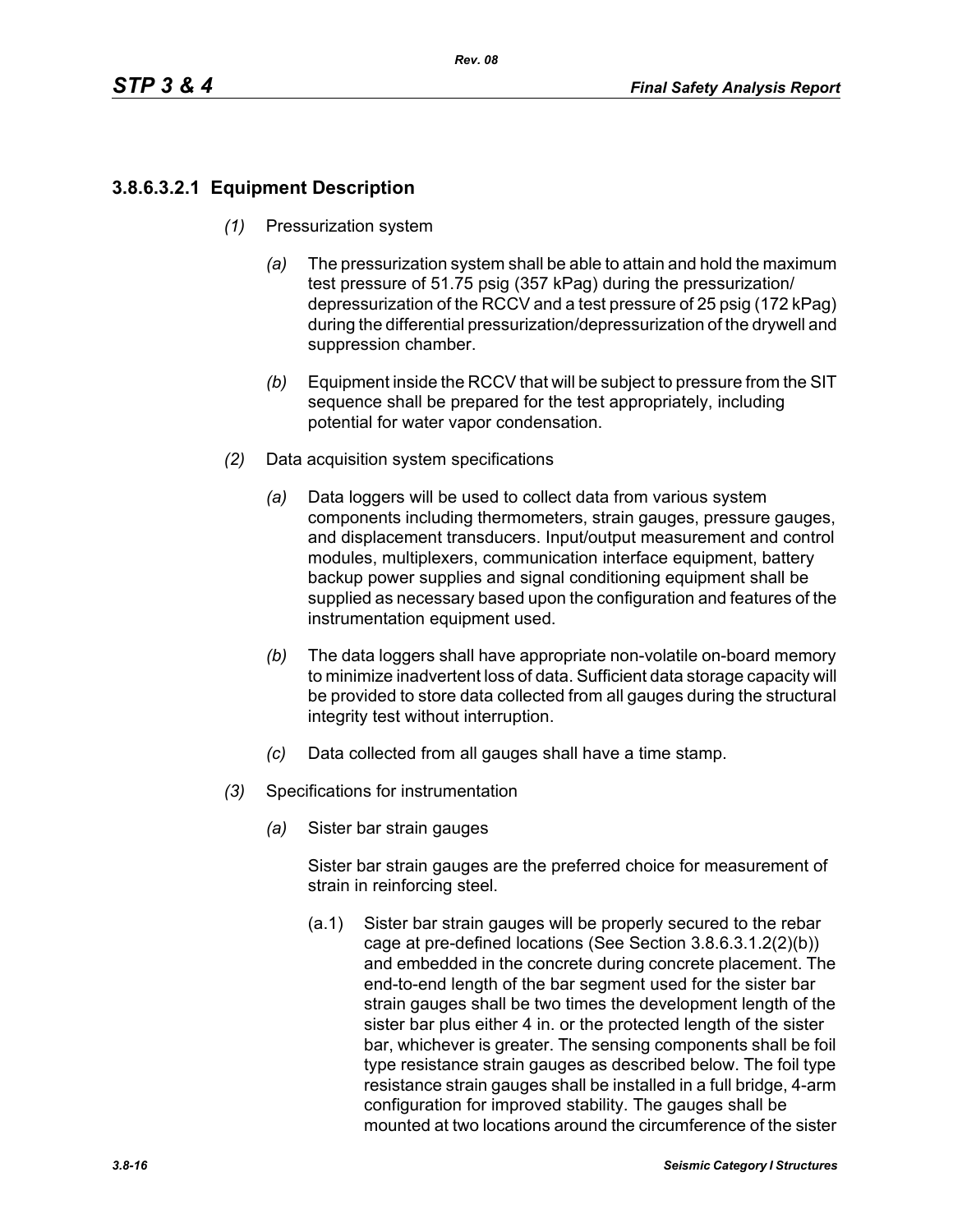rebar at mid-length. The two locations shall be positioned at +180 degrees from each other. The strain gauges shall be bonded to the sister bar by strain gauge epoxy if directly attached to the rebar, or spot welded if previously encapsulated inside a stainless steel shim. The rebar surface at the location of the strain gauge attachment shall be prepared according to the strain gauge manufacturer installation requirements. A thermistor shall also be attached to the rebar, near the strain gauges, to permit the differentiation of thermally induced strains from load induced strains. The strain gauges and thermistor shall be protected against moisture and chemical and mechanical damage. Moisture protective material shall be a type used for underwater applications such as silicone. A protective coating such as polysulfide shall be applied over the water proofing material to protect the strain gauges against mechanical and chemical damages. A heat shrinkage protector shall be further applied over the protective coatings for further reinforcement. Each fabricated sister bar strain gauge shall be tested by complete water immersion for at least 24 hrs. The sister bar element shall be supplied with an appropriate cable as defined in Subsection 3.8.6.3.2.1(4) below with an appropriate length of cable such that there are no cable splices inside the concrete. In addition, when splices are required outside the concrete, all connections shall be soldered and then protected from moisture and other contamination with a suitable cable splice sealant. The cables shall be waterproofed and sealed as an integral part of the assembly.

(a.2) The foil type strain gauges shall have following characteristics:

| a. Standard Range 3000 micro strain |                                                                                 |
|-------------------------------------|---------------------------------------------------------------------------------|
| b. Sensitivity                      | 1 micro strain                                                                  |
| c. Accuracy                         | 5% of the maximum anticipated strain or 10<br>microstrain, whichever is greater |

- *(b)* Displacement transducer
	- (b.1) Linear variable displacement transducers (LVDTs) shall be used for both vertical and horizontal displacement measurements. Inside the suppression chamber submersible LVDTs shall be used for measurement locations that are below the water line.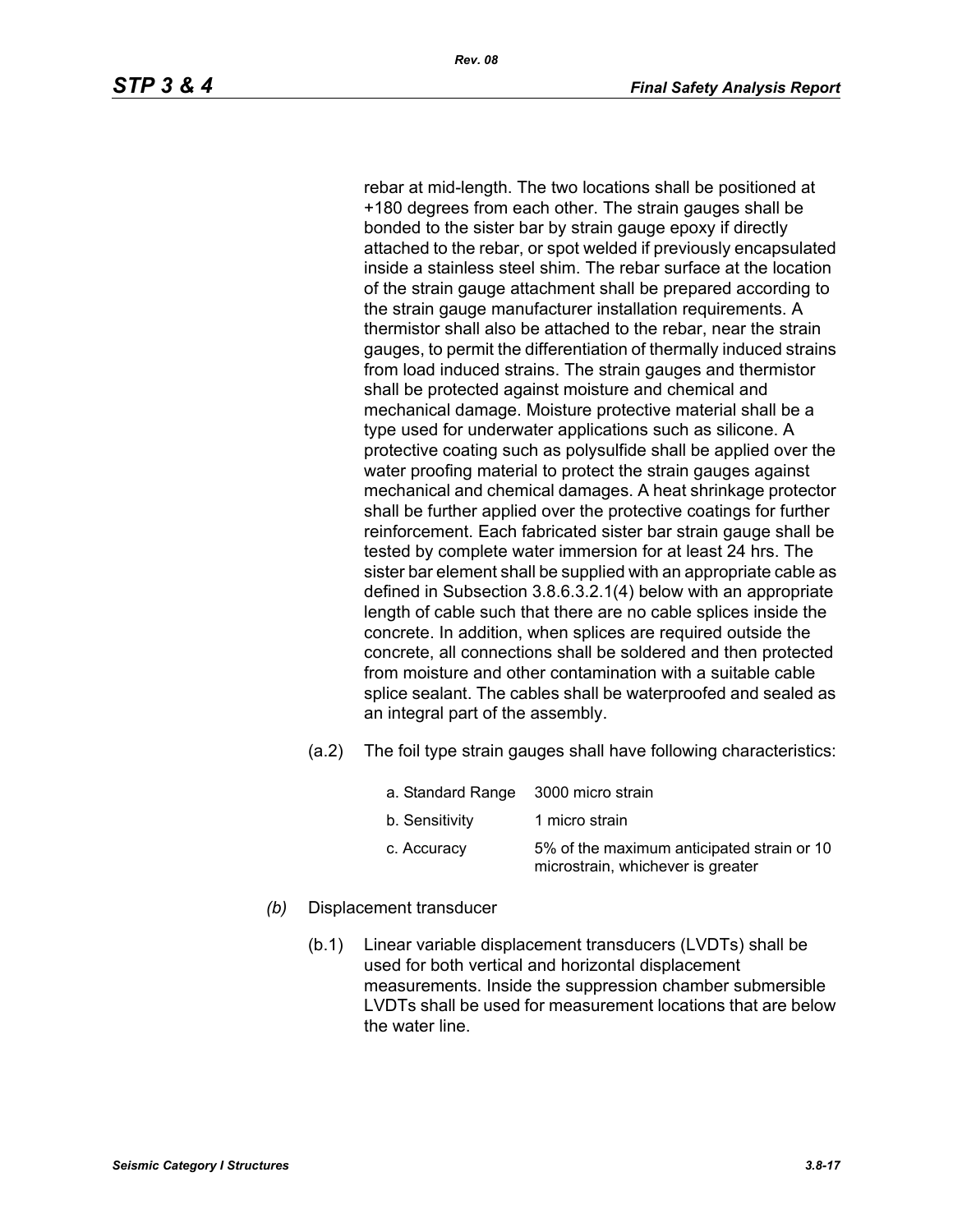(b.2) LVDTs shall have the following minimum characteristics:

| a. Travel            | Range 0.5 in                      |
|----------------------|-----------------------------------|
| b. Output            | 4-20 mA                           |
| c. Minimum           | Linearity $\pm 0.30\%$ full scale |
| d. Min Repeatability | $±0.015\%$ full scale             |

#### *(c)* Temperature gauge

- (c.1) Temperature devices shall be resistance type and shall be sealed against moisture. Thermistors used in fabrication of sister bar gauges shall have diffusivity approximately that of steel.
- (c.2) Temperature sensing element shall be supplied with an appropriate cable as defined in Subsection 3.8.6.3.2.1(4) below. The cables shall be waterproofed and sealed as an integral part of the assembly.
- *(d)* Pressure gauge
	- (d.1) Pressure gauges used in pressure testing shall be connected directly to the internal environment of the containment, and measure the differential pressure between the internal and external environments. This shall be accomplished either by using an absolute pressure gauge inside and another absolute gauge outside of the RCCV or by using a gauge pressure gauge directly attached to the pressurizing pump outlet outside of the RCCV right after the shut-off valve. The pressure gauges shall be voltage output (as compared to millivolt output type) with integrated signal conditioning electronics included. The pressure gauges shall be supplied with an appropriate cable as defined in Subsection 3.8.6.3.2.1(4) above. The pressure gauge cables shall be waterproofed and sealed as an integral part of the assembly.
	- (d.2) The pressure gauges shall have the following characteristics:

| a. Range    | 0-200 psi    |
|-------------|--------------|
| b. Accuracy | $± 0.25$ psi |

*(4)* Cable specifications

Instrumentation cable type and size shall be shielded 16 AWG twisted paired for all instruments. The shield shall be either braided strands of copper (or other metal), a non-braided spiral winding of copper tape (or other metal), or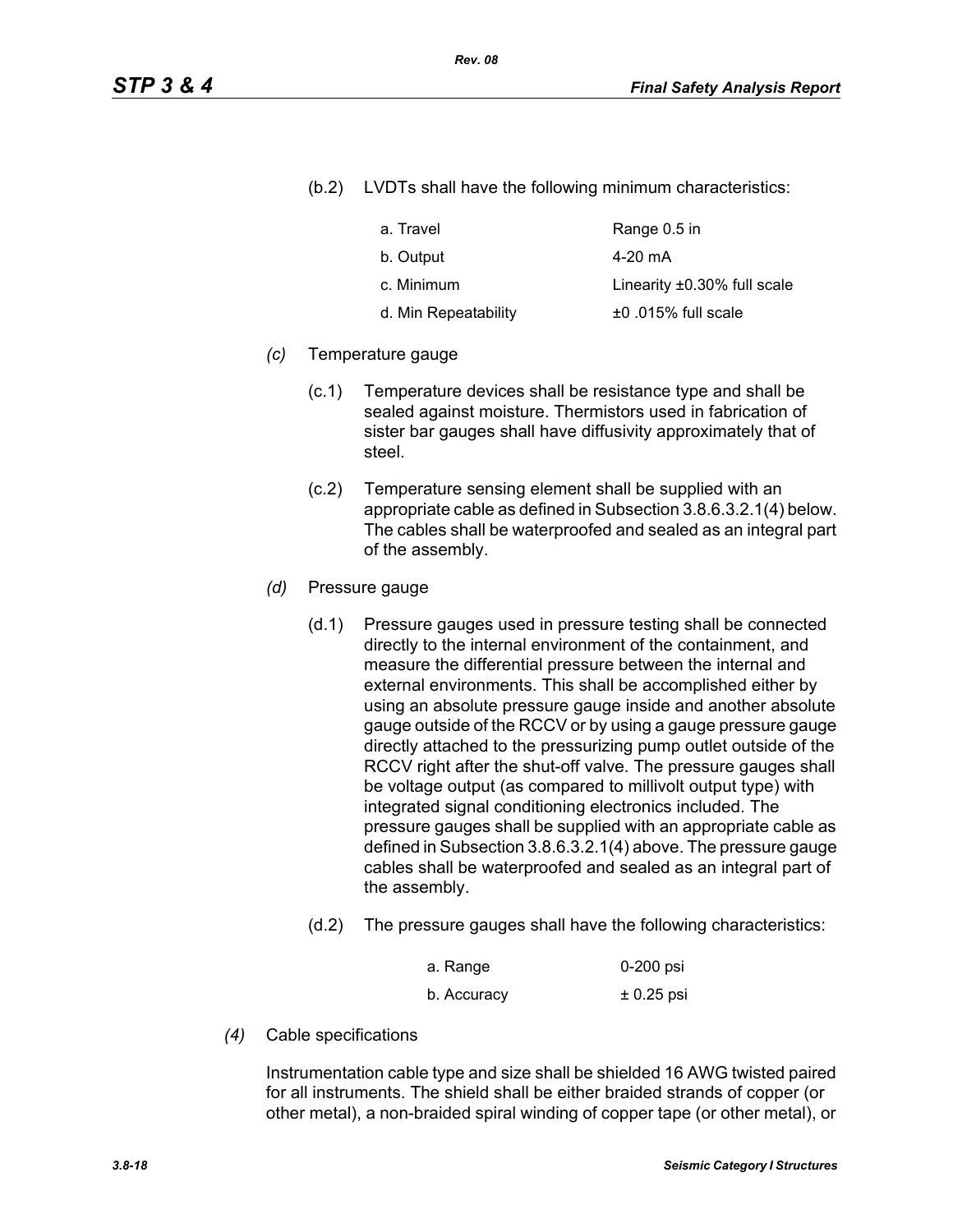a layer of conducting polymer. The shield shall be applied across cable splices. In addition, the cable shall have drain wire.

## **3.8.6.3.3 Evaluation of Test Results:**

Crack and strain (for Unit 3) measurements will be reviewed by the Designer for evaluation of the overall test results. The primary containment will be considered to have satisfied the structural integrity test if the following minimum requirements specified in CC-6410 of ASME Section III, Division 2 are met.

- *(1)* Yielding of conventional reinforcement does not develop as determined from analysis of crack width, strain, or displacement data.
- *(2)* No visible signs of permanent damage to either the concrete structure or the steel liner are detected. Evidence, resulting from the test, of spalling, laminations, or voids behind the liner are pertinent considerations. Special care shall be exercised in the post-test examinations (CC-6390) to detect evidence of localized distress which may not be revealed by strain or displacement data. The significance of such distress, if detected, must be determined by the Designer and be acceptable to the Owner.
- *(3)* Residual displacements at the point of maximum predicted radial and vertical displacement at the completion of depressurization or up to 24 hours later shall not exceed 30% of measured or predicted displacement at maximum test pressure, whichever is greater, plus 0.01in. (0.25mm) plus measurement tolerance. This criterion shall apply to the average of radial displacements measured at the same elevation.
- *(4)* The measured displacements at test pressure at points of predicted maximum radial and vertical displacements do not exceed predicted values by more than 30% plus measurement tolerance. This criterion shall apply to the average of radial displacement measured at the same elevation. This requirement may be waived if the residual displacements within 24 hours are not greater than 20%.

If measurements and studies by the Designer indicate that the requirements of CC-6410 are not met, remedial measures will be undertaken or a retest will be conducted in accordance with CC-6430 of ASME Section III, Division 2.

## **3.8.6.3.4 Test Report:**

The results of structural integrity tests will be submitted to the Designer. The report will meet the minimum requirements of CC-6530.

## **3.8.6.4 Identification of Seismic Category I Structures**

The following site-specific supplement addresses COL License Information Item 3.26.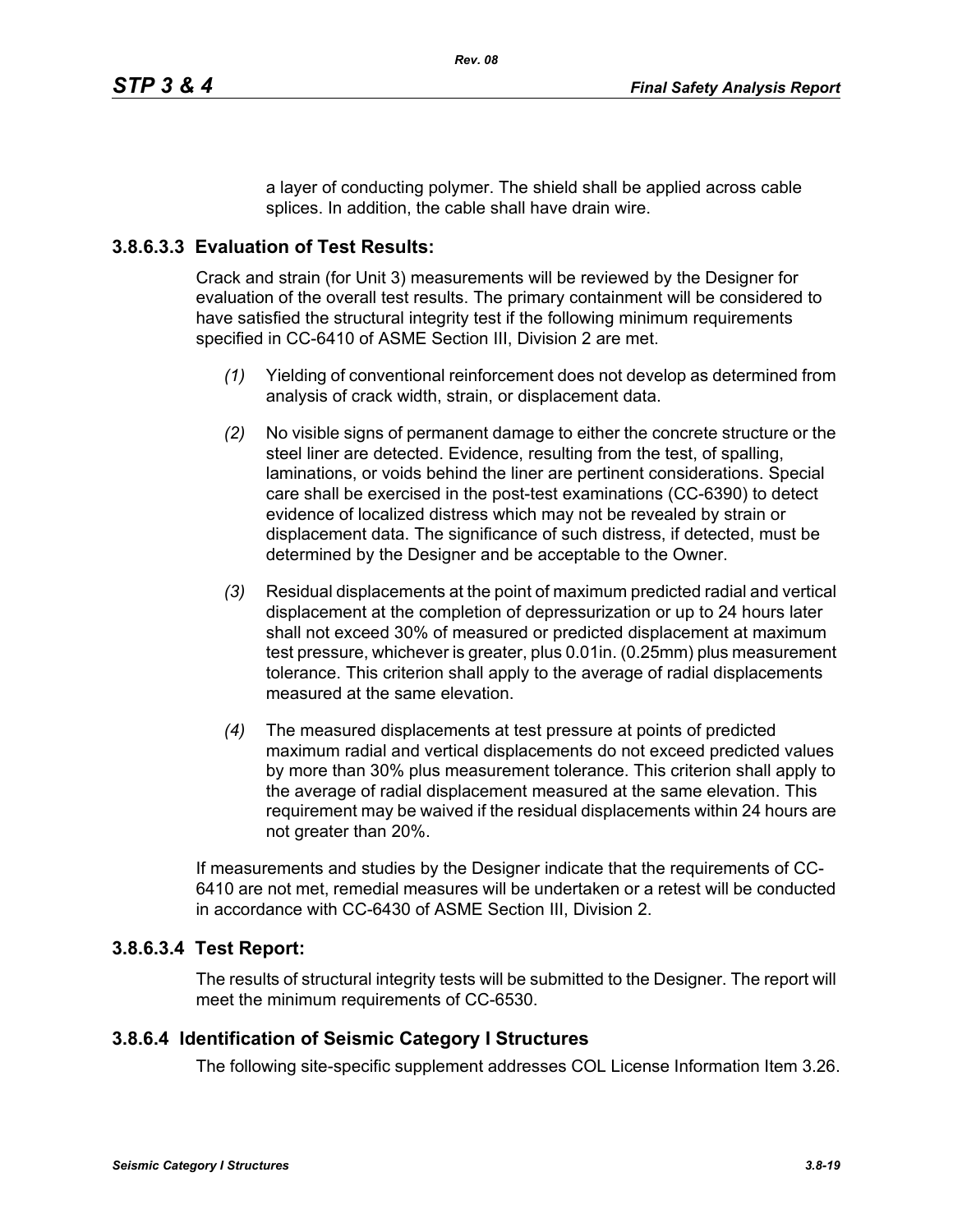A complete list of Seismic Category I Structures, Systems, and Components can be found in Table 3.2-1, which includes the following site-specific Seismic Category I Structures:

*Rev. 08*

- **Ultimate Heat Sink**
- Reactor Service Water Piping Tunnel
- **Diesel Generator Fuel Oil Storage Vault**

A description of these structures can be found in section 3H.6.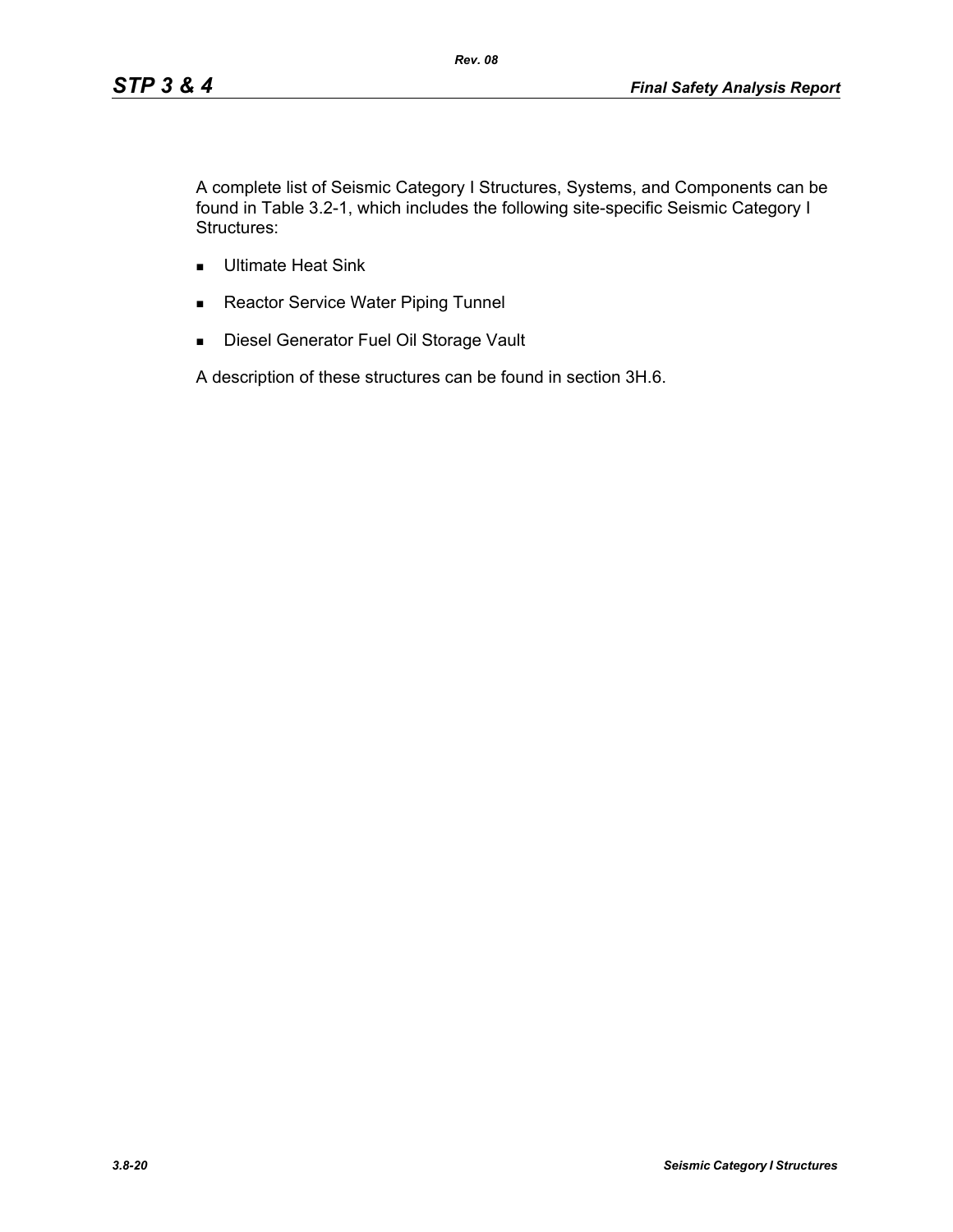#### **Table 3.8-4 Codes, Standards, Specifications, and Regulations Used in the Design and Construction of Seismic Category I Internal Structures of the Containment**

| <b>Specification</b><br><b>Reference Number</b> | <b>Specification or</b><br><b>Standard Designation</b> | Title                                                                                                          |
|-------------------------------------------------|--------------------------------------------------------|----------------------------------------------------------------------------------------------------------------|
| l 13                                            | <i><b>IACI 349</b></i>                                 | <b>Code Requirements for Nuclear</b><br>Safety-Related Concrete Structures-(as-<br>modified by Table 3.8-10)]* |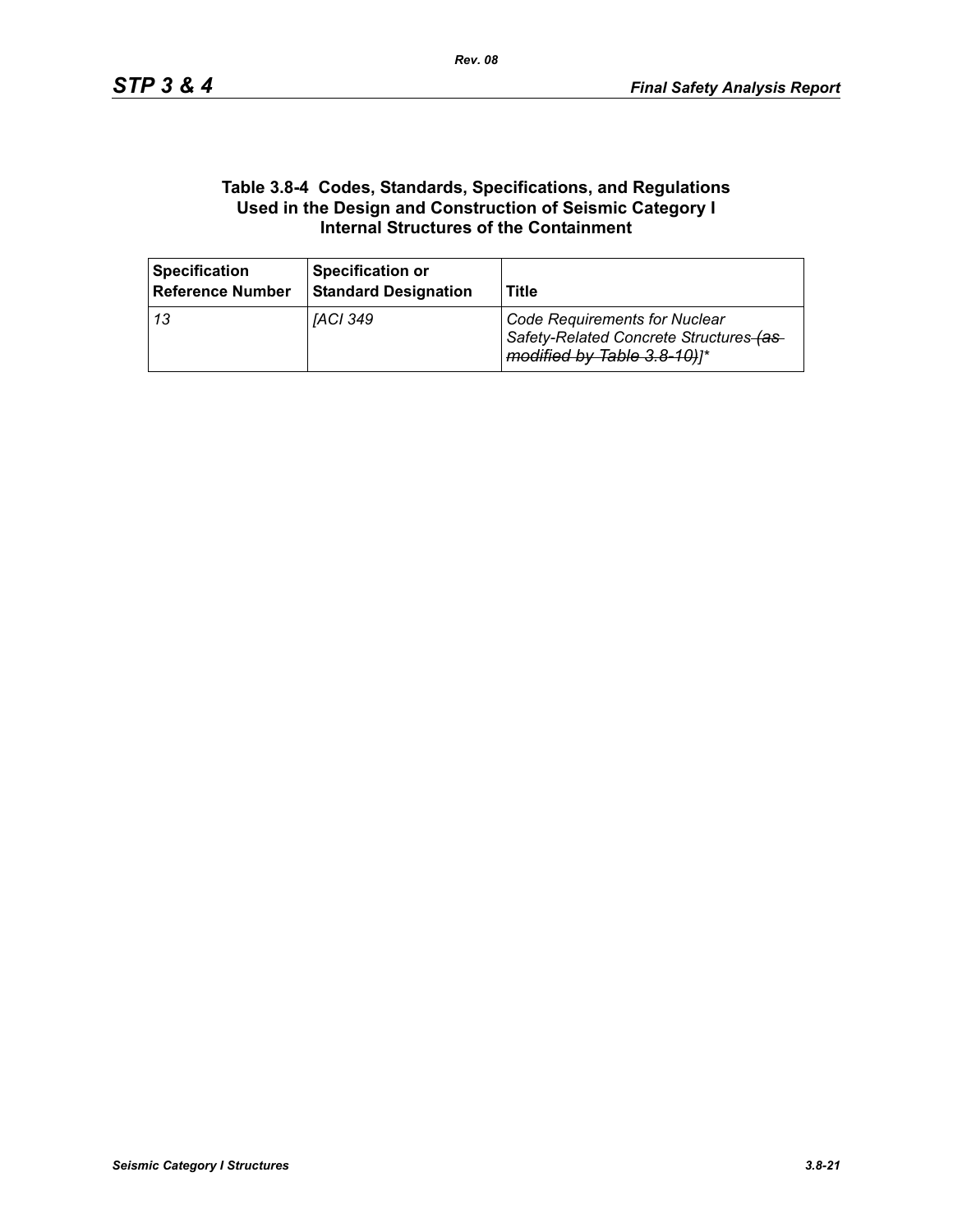#### **Table 3.8-10 Staff Position on Steel Embedments Not Used**

*[The use of Appendix B to ACI 349 for the design of steel embedments for safetyrelated concrete structures in ABWR is acceptable when supplemented by the following provisions.*

*(1) Section B.4.2 - Tension and Figures B.4.1 and B.4.2.*

*This section and the figures specify that the tensile strength of concrete for any anchorage can be calculated by a 45 degree failure cone theory. The staff has disseminated the German test data questioning the validity of the 45 degree failure cone theory to licensees, A/Es, bolt manufacturers, and the code committee members in its meetings with them. The data indicated that the actual failure cone was about 35 degree and the use of the 45 degree cone theory could be unconservative for anchorage design, especially for anchorage of groups of bolts. The Code Committee, having gone through some research of its own, recently agreed with the staff's position. Changes to this section are in the making by the Code Committee. In the meantime, the staff position on issues related to this Section is to ensure adoption of design approaches consistent with the test data through case by case review.*

#### *(2) Section B.5.1.1 - Tension*

*This section states a criterion for ductile anchors. The criterion is that the design pullout strength (force) of the concrete as determined in Section B.4.2 exceeds the minimum specified tensile strength (force) of the steel anchor,. Any anchor that meets this criterion is qualified as a ductile anchor and, thus, a low safety factor can be used. The staff believes that the criterion is deficient in two areas. One is that the design pullout strength of the concrete so calculated is usually higher than the actual strength, which has been stated in Section B.4.2 above. The other is that anchor steel characteristics are not taken into consideration. For example, the Drillco Maxi-Bolt Devices, Ltd. claims that its anchors are ductile anchors and, thus, can use a low safety factor. The strength of the Maxi-Bolt is based on the yield strength of the anchor steel, which is 723.9 MPa. The embedment length of the anchor, which is used to determine the pullout strength of the concrete, is based on the minimum specified tensile strength of the anchor steel of 861.8 MPa. The staff believes that the 19% margin (125/105) for the embedment length calculation is insufficient considering the variability of parameters affecting the concrete cone strength. The staff also questions the energy absorption capability (deformation capability after yield) of such a high strength anchor steel. Therefore, in addition to the position taken with regard to Section B.4.2 above, the staff will review vendor or manufacturer specific anchor bolt behaviors to determine the acceptable design margins between anchor bolt strengths and their corresponding pullout strengths based on concrete cones.*